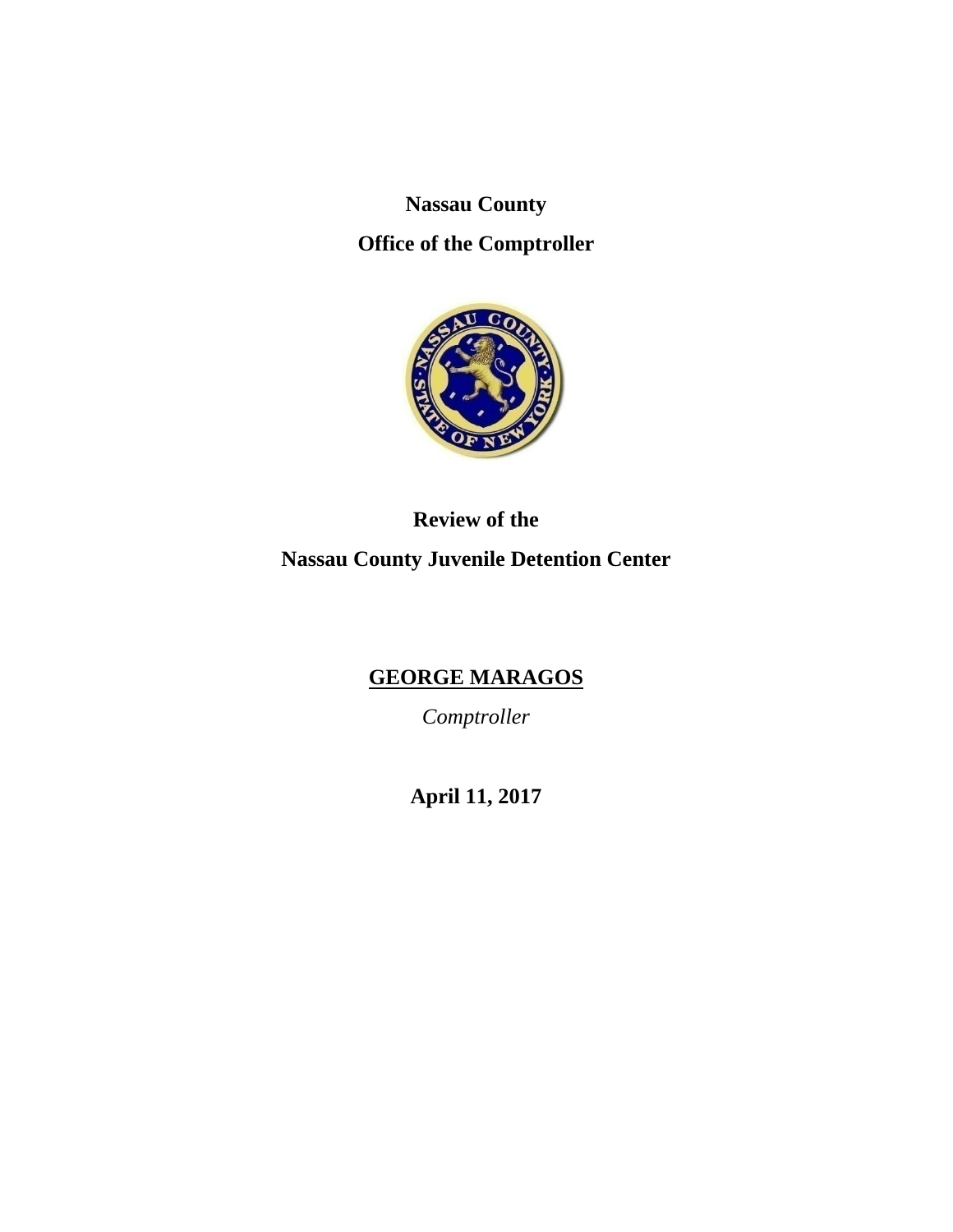# **NASSAU COUNTY**  *OFFICE OF THE COMPTROLLER*

**George Maragos**  *Comptroller* 

James A. Garner *Chief Deputy Comptroller*

Michael A. Scotto, Esq. *Deputy Comptroller - Audit and Investigations* 

Karen C. Green *Director of Communications* 

# Audit Staff

JoAnn Greene, CPA, MBA *Director of Field Audit* 

Aurora Scifo, CPA *Assistant Director of Field Audit* 

Bebe Belkin, CPA *Inspector - Comptroller's Office* 

Brian Fredericks *Field Audit Supervisor*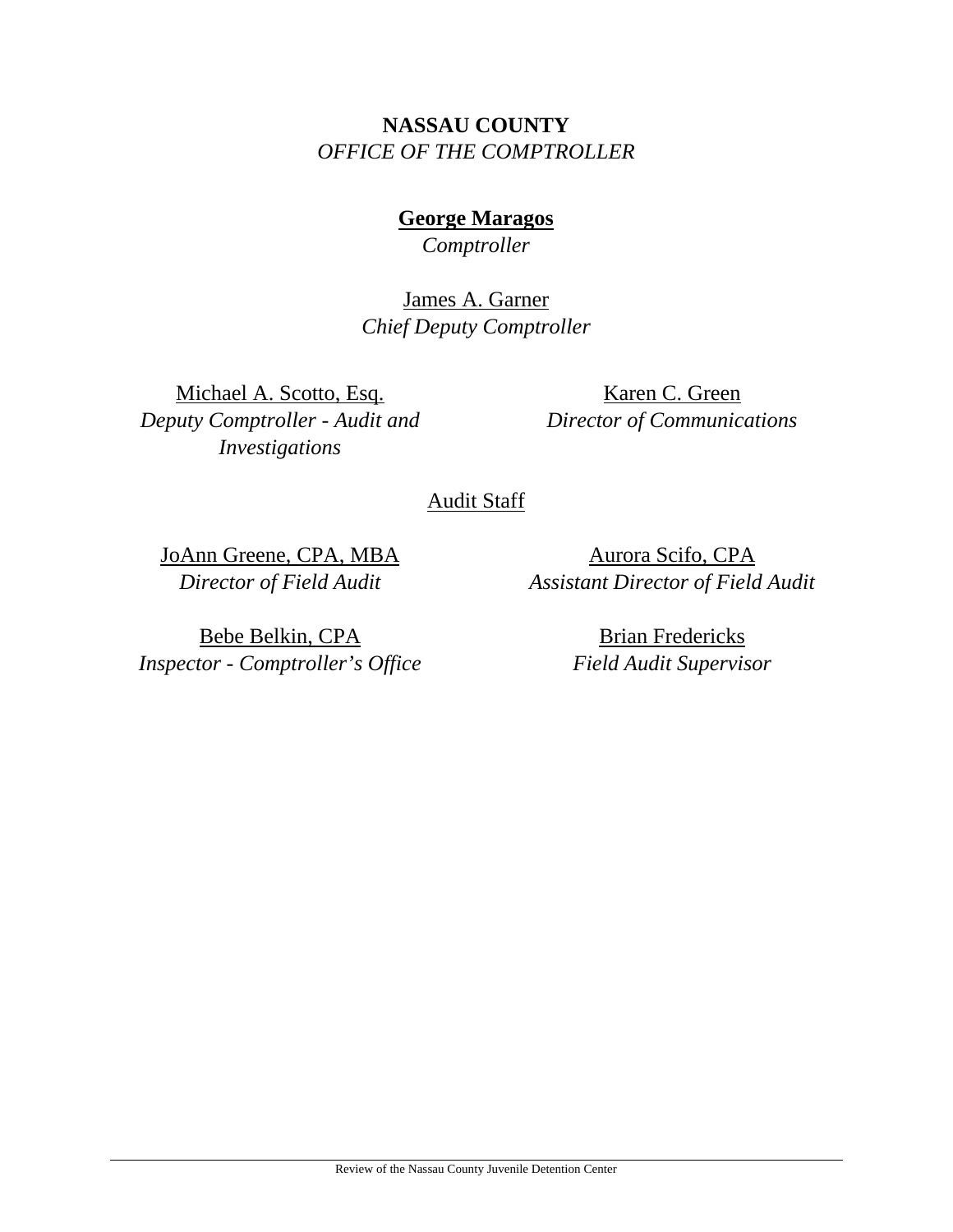### **Introduction:**

The Nassau County Juvenile Detention Center ("JDC") is a twenty-four hour secure facility designed to house juvenile delinquents and offenders<sup>1</sup> who have criminal cases pending in Family, County or District Courts.

The JDC is a short-term facility that houses coed youths from 10 to 17 years of age until the final disposition of their cases. While the JDC's main purpose is to house County youths, residents from neighboring counties are also admitted, if arrested in Nassau County or the County in which they reside do not have a secure detention center. The majority of the out-of-County residents at the JDC are Suffolk residents, since Suffolk County does not have a secure juvenile detention center.

Based on the court dispositions, the youths are either returned to their families, placed on probation or referred to agencies that provide longer-term care. Between 2012 and 2014, an average of 209 residents were admitted each year, with an average stay of 12 days.

The County's cost to operate the JDC between 2012- 2014 totaled \$13.3 million, with State reimbursements totaling \$8 million. Of the \$8 million in state reimbursements, \$2.6 million represented reimbursements for out-of-County care days (care provided to non-residents). On average, the yearly cost was \$4.4 million with a cost per child of \$1,811 per day. The State reimburses in-County and out-of-County residents at a rate of 49% and 100% respectively. The reimbursement rate is determined by the Detention Service Costs incurred within the 12 month service period. In the three year period, 2012 through 2014, the expenditures have exceeded reimbursements by more than \$5.3 million.

### **Purpose:**

To determine whether juveniles housed at the JDC are receiving the services required by state regulations, and that there is adequate fiscal management of the facility.

# **Key Findings:**

- 2014 Claim Errors Resulted in Possible \$700,423 Loss in State Reimbursements
- Claim Errors Resulted in \$574,843 Lost in 2013 State Reimbursements

 $\overline{a}$ <sup>1</sup> http://www.nycourts.gov/courts/5jd/family/juveniledelinquent.shtml: When a person who is under 16 years old, but is at least 7 years old, commits an act which would be a "crime" if he or she were an adult, and is then found to be in need of supervision, treatment or confinement, the person is called a "juvenile delinquent". Children who are 13, 14 and 15 years old who commit more serious or violent acts may be treated as adults. If found guilty, the child is called a "juvenile offender", and is subject to more serious penalties than a juvenile delinquent.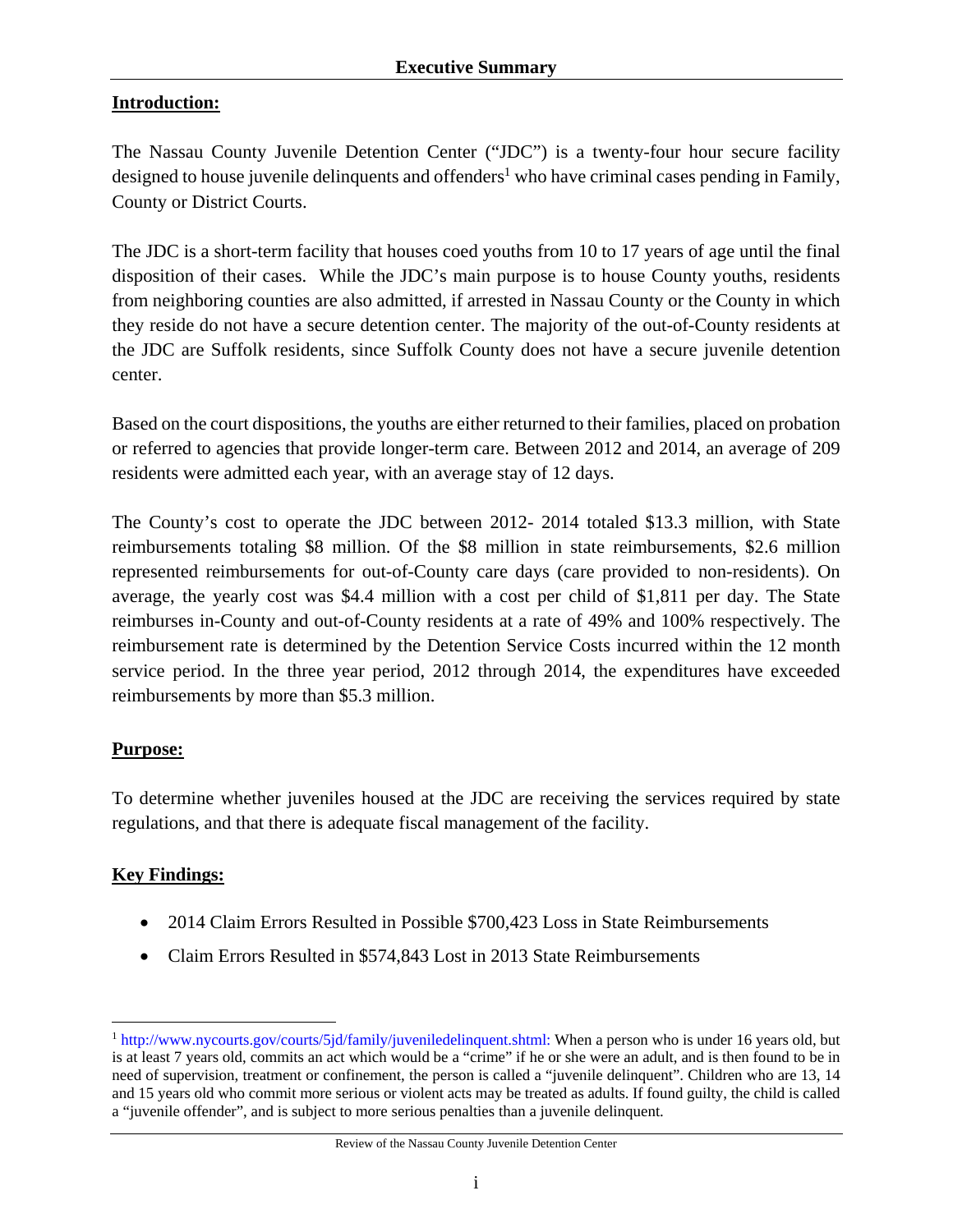- JDC Educational Services Staff Were Not Adequately Monitored for NYS Certification, and, Child Abuse Clearances
- JDC Educational Contractor Assessments Were Not in Compliance with Contract Terms
- Reports Provided by JDC's Educational Contractor Did Not Include All Required Data Needed for Effective Oversight by JDC
- JDC Has Not Issued a Request for Proposals for Educational Services Since 2009
- Thirteen of Nineteen Equipment Items Tested in a Physical Inventory Count Could Not Be Located

### **Key Recommendations:**

The Probation Department should:

- correct all Care Day misclassifications and amend all claims to reflect the additional State reimbursements;
- correct processes that allowed misclassifications and reconciliation errors;
- reconcile, on a quarterly basis, Care Days from JDC Roster to JDAS and finally to the Quarterly claims filed with the NYS Office of Children and Family Services in order to maximize reimbursement revenues;
- ensure that all Contractor staff are NYS certified teachers;
- ensure that all staff have been cleared by the NYS Registry for Child Abuse and Neglect before they are allowed to work at the JDC; and
- enforce the terms of the LTI contract with regards to Student Assessment, Educational Plans, and the delivery of detailed progress reports.

*\*\*\*\*\*\** 

The matters covered in this report have been discussed with the officials of the Probation Department. On December 29, 2016 we submitted a draft report to Probation for their review. On February 10, 2017 an Exit Conference was held and a revised draft report was sent to the Probation Department on March 1, 2017 for their response. The Probation Department provided their response on March 13, 2017. Their response and our follow up to their response are included as Appendix C to this report.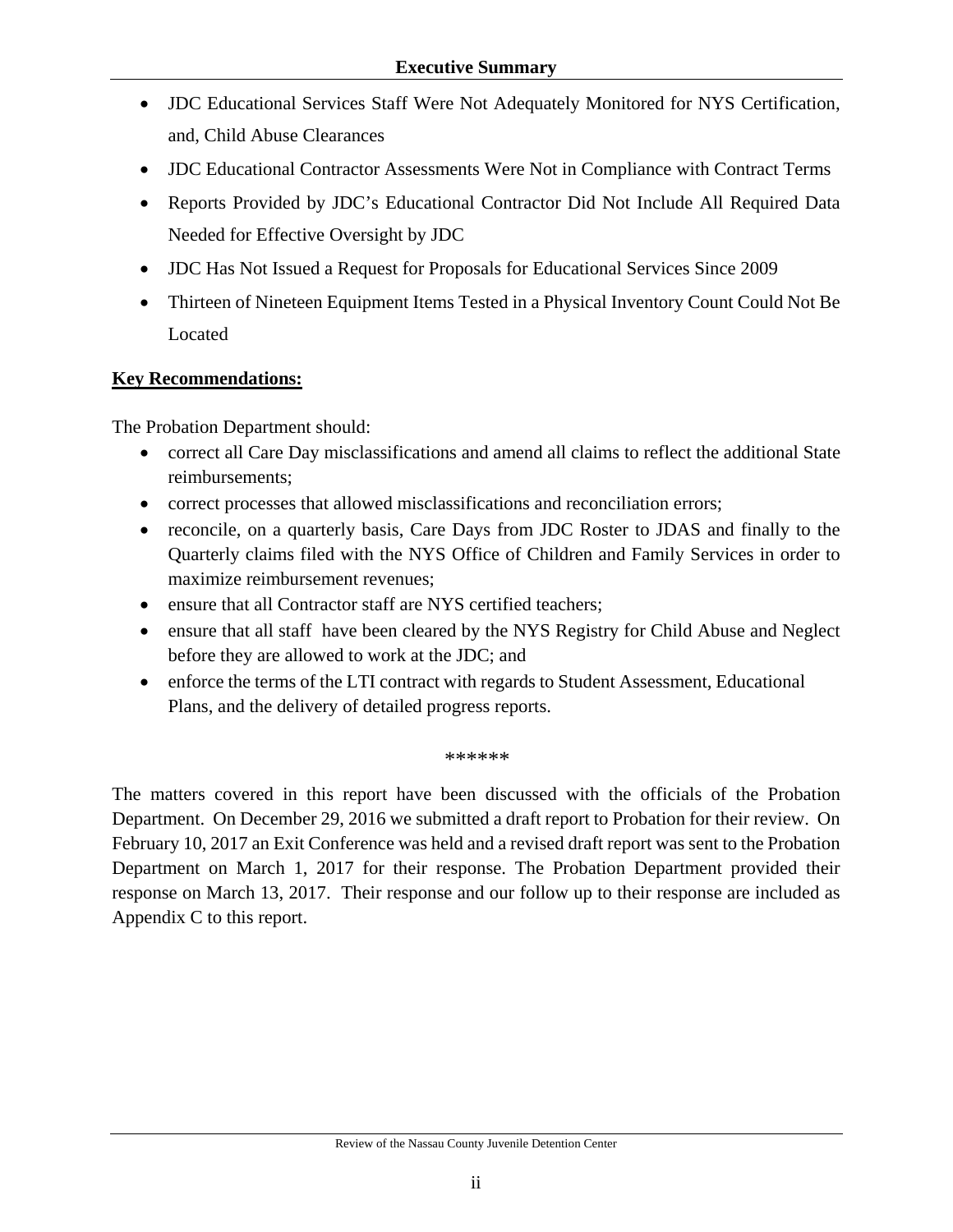# **Page**

| (1) 2014 Claim Errors Resulted in Possible \$700,423 Loss in State Reimbursements  4       |
|--------------------------------------------------------------------------------------------|
|                                                                                            |
| (3) JDC Educational Services Staff Were Not Adequately Monitored for NYS Certification     |
| (4) JDC Educational Contractor Assessments Were Not in Compliance with Contract Terms 11   |
| (5) Reports Provided by JDC's Educational Contractor Did Not Include All Required Data     |
| (6) JDC Has Not Issued a Request for Proposals for Educational Services Since 2009  14     |
| (7) Thirteen of Nineteen Equipment Items Tested in a Physical Inventory Count Could Not Be |
|                                                                                            |
|                                                                                            |
|                                                                                            |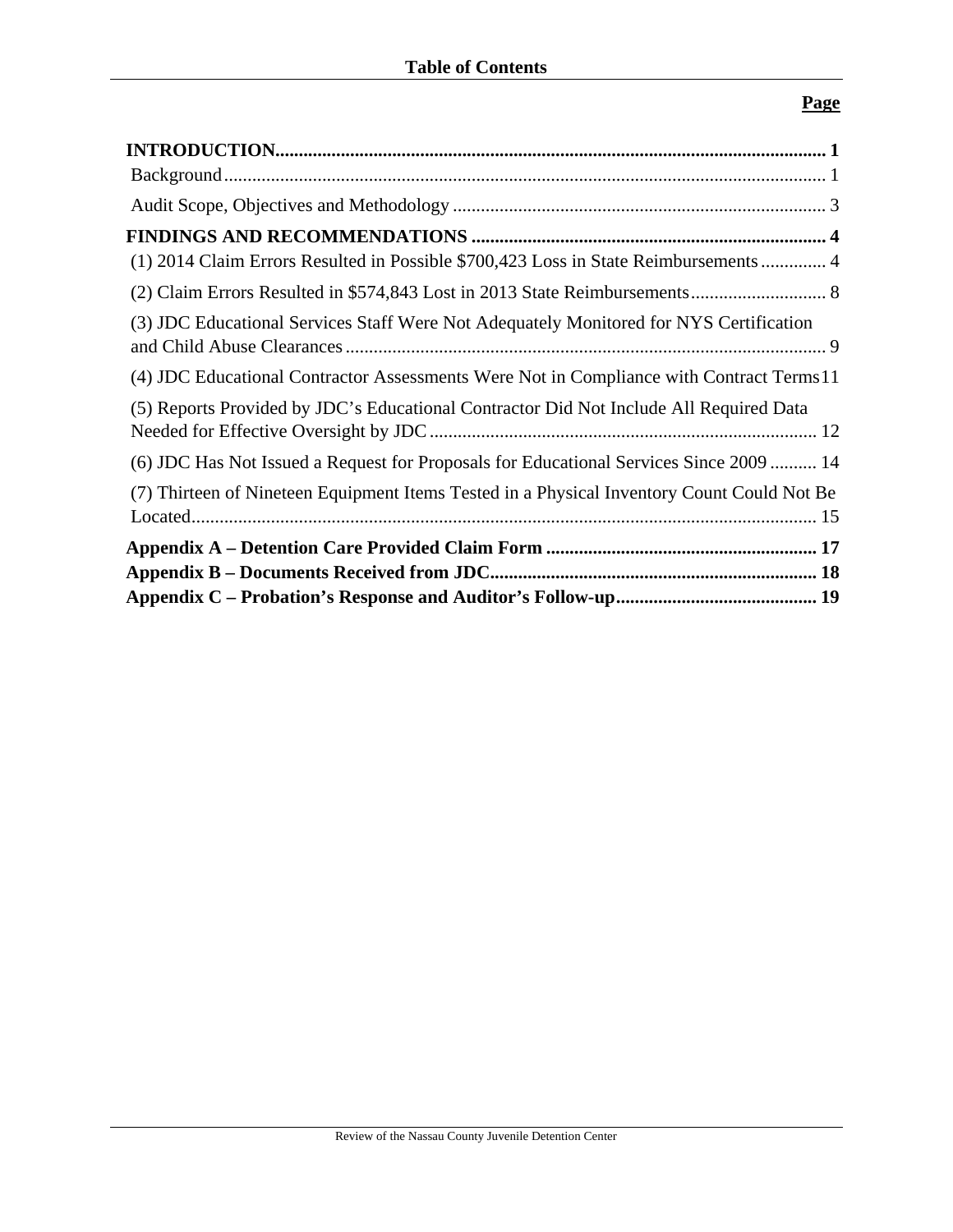### **Background**

The Nassau County Juvenile Detention Center ("JDC") is a twenty-four hour secure facility designed to house juvenile delinquents and offenders<sup>2</sup> who have criminal cases pending in Family, County or District Courts. The facility is located at 61 Carman Avenue, which is attached to the Family Court building, located at 1200 Old Country Road, Westbury. This location is geographically beneficial as it allows for ease of transportation between the Family Court and the JDC. The Family Court is slated to relocate to a new facility at 101 County Seat Drive, Garden City. At the present time, there is no definitive plan to relocate the JDC.

The JDC is a short-term facility that houses coed youths from 10 to 17 years of age until the final disposition of their cases. While the JDC's main purpose is to house County youths, residents from neighboring counties are also admitted, if arrested in Nassau County or the County in which they reside does not have a secure detention center. The majority of the out-of-County residents at the JDC are Suffolk residents, since Suffolk County does not have a secure juvenile detention center.

The Nassau County Department of Probation ("Probation Department") currently supervises the JDC which is licensed by the New York State Office of Children and Family Services ("OCFS"). The OCFS is under the jurisdiction of the New York State Justice Center. Prior to January 2012, the JDC was supervised by the Nassau County Department of Social Services.

Effective June 1, 2012, the JDC's capacity has been reduced to eight beds with an additional eight beds in reserve, due to the reduced number of residents. Based on the court dispositions, the youths are either returned to their families, placed on probation or referred to agencies that provide longerterm care. Between 2012 and 2014, an average of 209 residents were admitted each year, with an average stay of 12 days.

The County's cost to operate the JDC between 2012- 2014 totaled \$13.3 million, with State reimbursements totaling \$8 million. Of the \$8 million in state reimbursements, \$2.6 million represented reimbursements for out-of-County care days (care provided to non-residents). On average, the yearly cost was \$4.4 million with a cost per child of \$1,811 per day. OCFS reimburses in-County and out-of-County residents at a rate of 49% and 100% respectively. The reimbursement rate is determined by the Detention Service Costs incurred within the 12 month service period.

Review of the Nassau County Juvenile Detention Center

 $\overline{a}$ <sup>2</sup> http://www.nycourts.gov/courts/5jd/family/juveniledelinquent.shtml: When a person who is under 16 years old, but is at least 7 years old, commits an act which would be a "crime" if he or she were an adult, and is then found to be in need of supervision, treatment or confinement, the person is called a "juvenile delinquent". Children who are 13, 14 and 15 years old who commit more serious or violent acts may be treated as adults. If found guilty, the child is called a "juvenile offender", and is subject to more serious penalties than a juvenile delinquent.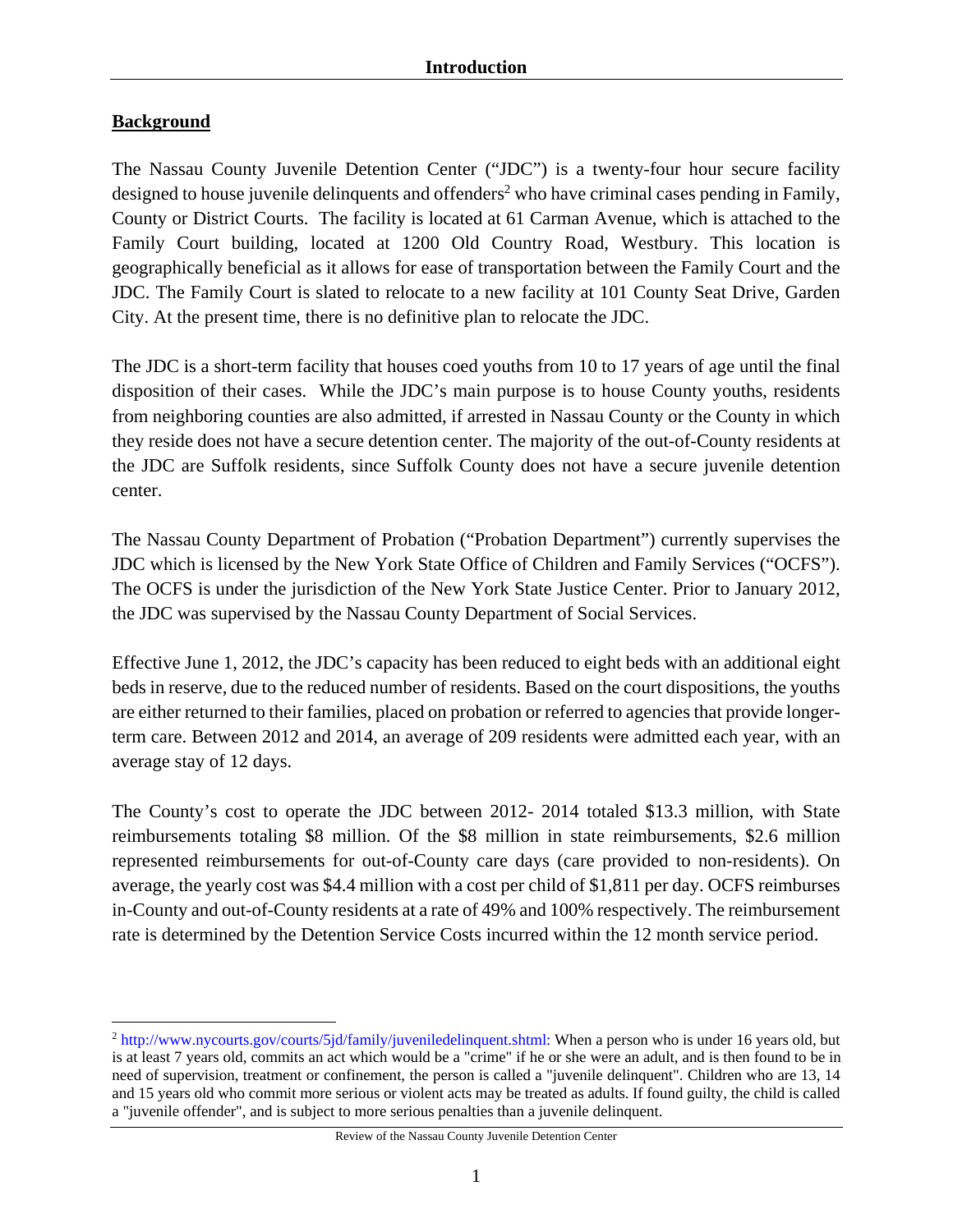Exhibit I below represents the in-County and out-of-County care day reimbursements for the period 2012 through 2014.



# **Exhibit I**

*Source: NYS Office of Children and Family Services Reimbursement Reconciliation* 

In the three-year period, 2012 through 2014, the expenditures have exceeded reimbursements by more than \$5.3 million, on average \$1.8 million annually.

In January 2010, Governor Andrew M. Cuomo proposed that the State should change the age of criminal responsibility to 18, meaning 16 and 17 year-olds would no longer be prosecuted as adults. He has embraced the recommendations from a juvenile justice panel he appointed in 2014, including: raising the age of criminal responsibility, prosecuting nonviolent youth in Family Court instead of criminal courts, removing minors from adult prisons and making it easier for some juvenile offenders to forever seal their criminal cases. Under the governor's plan, the age of criminal responsibility would move to 17 in 2017 and 18 in 2018. Two days prior to the release of this report, the New York State legislature enacted partial "Raise the Age" reform that will raise the age of adult criminal responsibility for non-violent offenses to 18 and substantially change the way all 16 and 17 year-olds are treated by the state's Criminal Justice system.<sup>3</sup> The proposed change in the age of juvenile jurisdiction would move several new cases a year from the adult criminal justice system to the juvenile justice system. The responsibility for processing, educating, and supervising juveniles will shift to the juvenile system.

<u>.</u>

<sup>3</sup> http://raisetheageny.com/newitem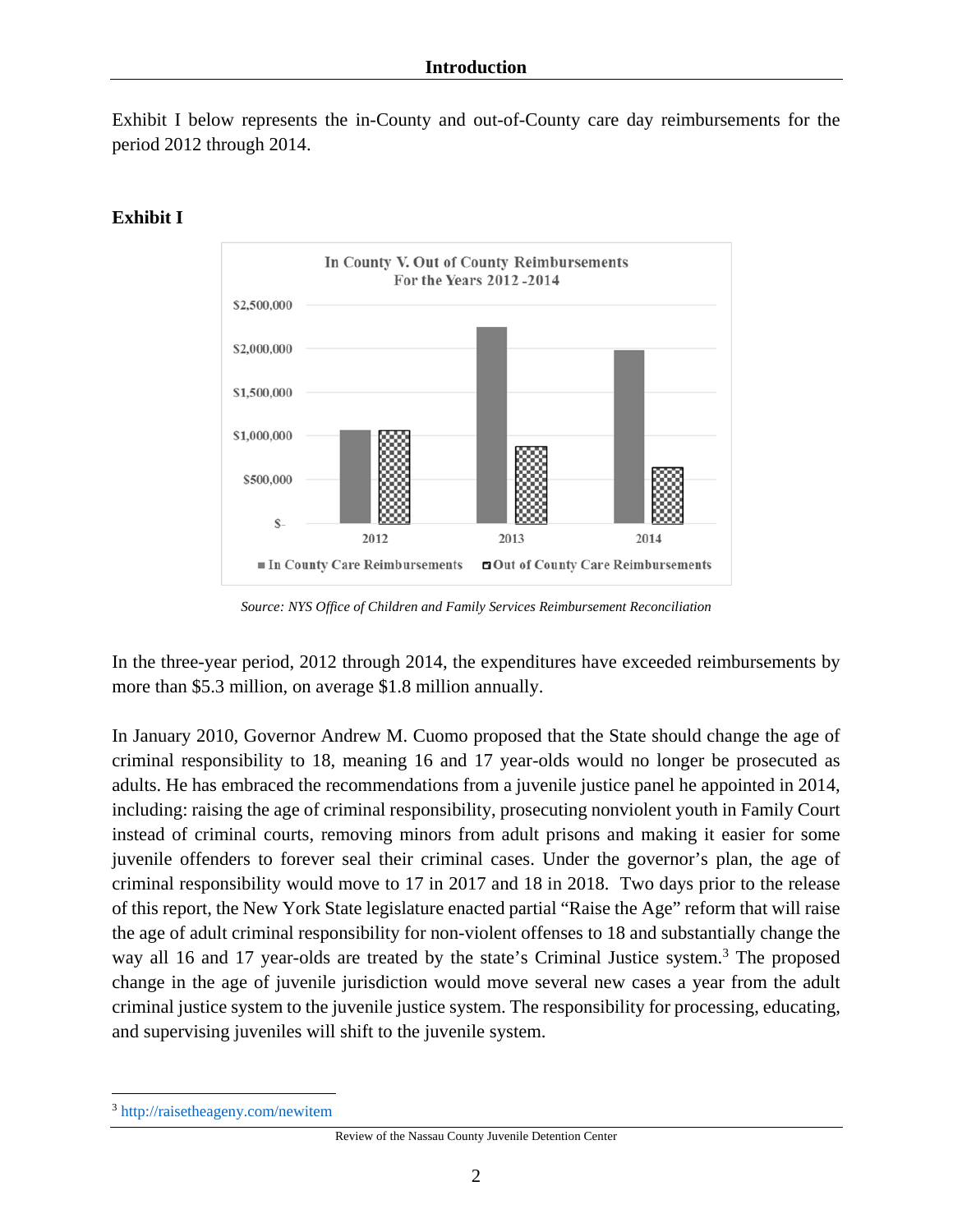### **Audit Scope, Objectives and Methodology**

Our review period was January 1, 2012 through December 31, 2014.

The specific objectives of this review were to:

- Perform a cost-benefit analysis of the JDC based on state reimbursements and expenditures incurred by the facility including:
	- o An analysis of reimbursement for County Residents as compared to out-of-County residents
	- o A cost analysis per child
- Determine the organizational efficiencies being achieved by the JDC
- Ascertain if the juveniles within the JDC are receiving the services they should be receiving per state regulations

We interviewed the JDC personnel, analyzed care day data, reviewed policies and procedures, and available reports. Prior to the issuance of the draft, we forwarded all schedules supporting our finding calculations to the Department's Financial Manager and the Director of the Juvenile Detention Center. Some documents and answers to questions that were requested throughout the audit were not provided by the JDC by the time field work was completed and the draft report was written and sent to the Probation Department on December 29, 2016.

On February 10, 2017, we met with the Probation Department at the Exit Conference to discuss the findings. At this time, the Probation Department provided the auditors with a number of documents, some of which had been previously requested. A list of these documents can be found in Appendix B. The auditors' review of this post audit information resulted in minor changes to the report. A revised draft report with these minor changes was sent to the Probation Department on March 1, 2017 for their response.

We believe our review provides a reasonable basis for the findings and recommendations contained herein.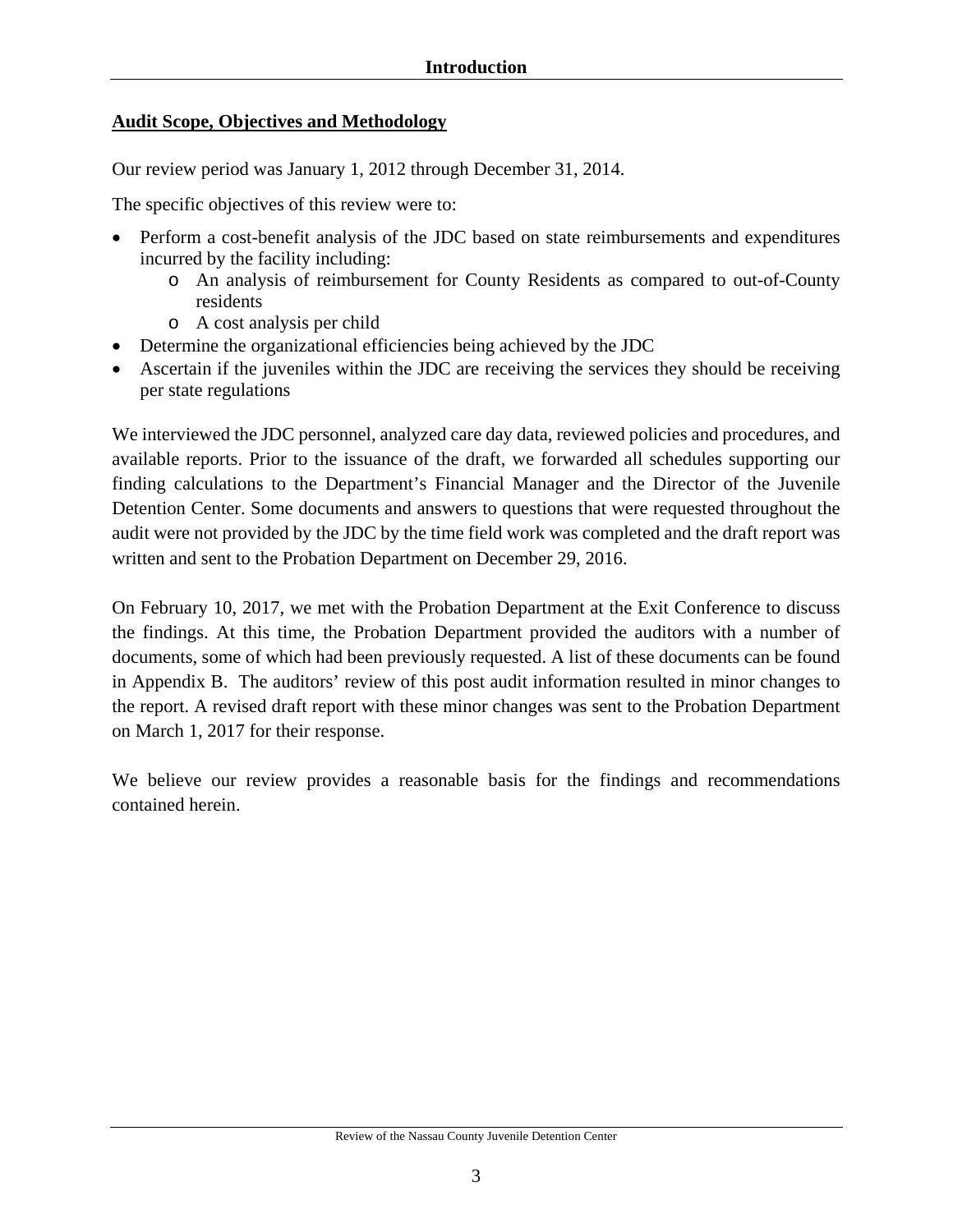### **Audit Finding**

 $\overline{a}$ 

#### **(1) 2014 Claim Errors Resulted in Possible \$700,423 Loss in State Reimbursements**

Our review found that the misclassification of 616 care days by JDC in 2014 caused the subsequent 2016 submission of reimbursement claims to NYS for \$632,937 less than allowed. In addition, we identified 94 care days that were never submitted for reimbursement by JDC, representing an additional \$67,494<sup>4</sup> in potential state funds to the County.

The actual care day Reimbursement Rate will be computed in the year the additional care days are being claimed, and is based on the JDC's actual allowable costs for that year divided by the total care days. In-County Care Days are reimbursed at 49% of cost while out-of-County is reimbursed at 100%.

We determined that JDC does not perform a reconciliation of their database to the Quarterly Claims Roster to ensure that the juveniles housed at the JDC are properly classified by County (in-County v. out-of-County) and accounted for in the state system. We contacted the JDC to inquire as to the reasons for the differences between the JDC maintained database and JDAS (OCFS database). A JDC official told us that since 2013, the JDC has not had a designated clerical staff to process juvenile admission information into the JDAS state system; as such, some youths are mistakenly omitted from the admission spreadsheet or not entered in JDAS at all.

Our review of the 2014 Reimbursement Claim is limited to the cost of care for juveniles through the Secure Detention program. The DSS Administrative Officer files quarterly interim<sup>5</sup> reimbursement claims (see Appendix A) with OCFS for both Secure and Non-Secure Detention Care. The quarterly claim includes Secure Detention days of care provided to County residents (Local), Non-County Residents (State), the corresponding detention operating  $costs<sup>6</sup>$  and the reimbursement being claimed. The Juvenile Detention Automation System<sup>7</sup> ("JDAS") allows local districts to prepare and submit claims electronically, and links to the Office of the State Comptroller for payments.

On an annual basis, the Probation Department's Financial Manager prepares the JDC's Schedule of Expenditures for Secure Detention presenting the JDC's budget and actual operating costs. The Schedule includes program expenditures such as salaries, fringe benefits, building occupancy/maintenance, educational contractual services, and general expenditures. This schedule is forwarded to OCFS with supporting documentation<sup>8</sup>, and is the basis for the Reimbursement

Review of the Nassau County Juvenile Detention Center

<sup>&</sup>lt;sup>4</sup> The Care Day Reimbursement Rate will be computed in the year that the additional days are being claimed based on that year's actual costs divided by the total number of Care Days.

<sup>5</sup> Interim Care Day Rate (Daily reimbursement rate for care provided) is set by OCFS. For years 2013-2014, the rate was \$1,178.31.

<sup>&</sup>lt;sup>6</sup> Based on the Interim rate that OCFS reimburses until the final rate is ascertained.

<sup>7</sup> The Juvenile Detention Automation System (JDAS) is used by secure and non-secure detention facilities statewide (except NYC) to track youth admissions and releases to/from detention.

<sup>&</sup>lt;sup>8</sup> Proof of expenditures from the Nassau Integrated Financial System (NIFS).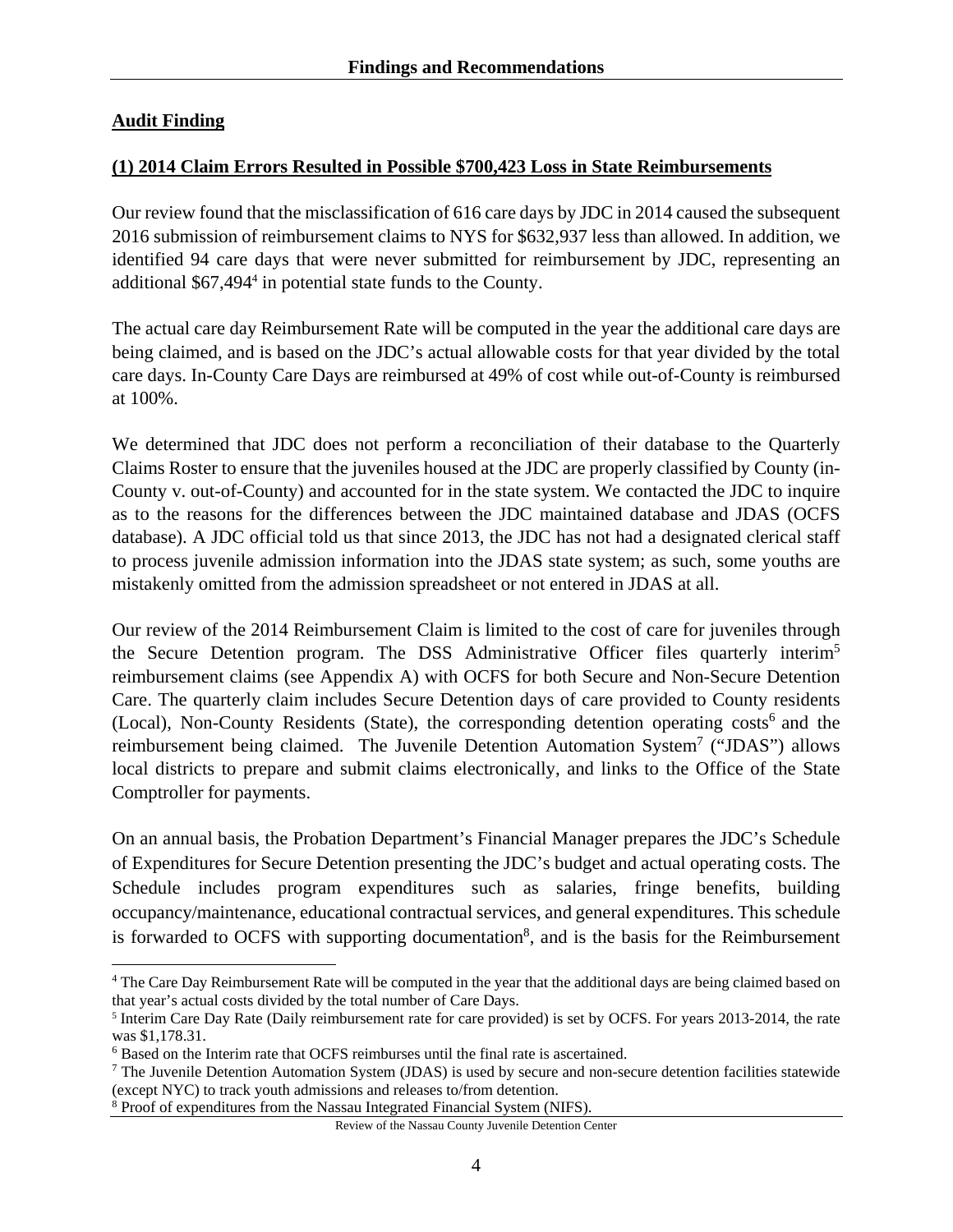#### **Findings and Recommendations**

Reconciliation calculation<sup>9</sup>. The Reimbursement Reconciliation is the total allowable reimbursement cost less the total interim quarterly reimbursements claimed.

In March 2016, JDC filed the 2014 Schedule of Expenditures for Secure Detention and in May 2016 received a letter from OCFS stating that the amount of the Reimbursement Reconciliation Based on Actual Costs<sup>10</sup> ("Final Reimbursement") was \$748,611. The Department Financial Manager sent the auditors an email stating that the Final calculation was based on 1,958 in-County days and 311 out-of-County days. Based on the care days used in the calculation, we noted that the OCFS calculation was not accurate and, in collaboration with the Department Financial Manager, we requested an OCFS extension to recalculate Final Reimbursement. According to OCFS, if no written notice of disagreement is received within 15 days of the letter, the Final Reimbursement is finalized. OCFS immediately revised their Final Reimbursement amount from \$748,611 to \$1,102,636 (an amount the auditors calculated based on a cursory review). Following the discovery of this error, OCFS granted a 10 day extension to carry out a more in-depth review.

We contacted the DSS Administrative Officer and requested all quarterly claims filed and the supporting documentation (Claim Rosters). We also contacted OCFS and received a JDAS download of all juveniles housed at the JDC in 2014 (the download represents all juvenile data entered into the system).

Based on the JDAS records, our initial review noted that in Quarters 1 through 3, the JDC misclassified<sup>11</sup> 598 out-of-County care days as in-County care days. Since in-County care days are reimbursed at 49% of cost rather than 100%, the JDC claimed \$359,362 less than allowed in the three quarters. Furthermore, since this quarterly misclassification of days occurred, the Final Reimbursement was determined at \$254,662 less than it should have been. At the February 10, 2017 Audit Exit Conference, Probation Department officials provided us with 18 additional care day misclassifications they identified after reviewing our worksheets (auditors provided schedules of all misclassified care days) and Claim Data. We reviewed all of the additional information provided and recalculated the total under-reimbursement due to resident/non-resident classification. Our final review of the 2014 claim will provide the JDC with \$632,937 in additional revenues. Exhibit II below shows the total 2014 Secure Detention Interim payments, the Final Reimbursement and the Under-claimed amount due the County.

 $\overline{a}$ 

Review of the Nassau County Juvenile Detention Center

<sup>&</sup>lt;sup>9</sup> Care Day Reimbursement rate computed by OCFS is based on the JDC's Actual Allowable Costs divided by Total Care days. In-county Care Days are reimbursed at 49% of cost while out-of-county is reimbursed at 100%.<br><sup>10</sup> Reimbursement Reconciliation rate is the difference between the detention rate (calculated based on actual costs)

and the interim rate published by the Detention Services Unit. On a quarterly basis, JDC receives the interim rate times the number of days of care provided.

<sup>&</sup>lt;sup>11</sup> Youth has an inaccurate home county claimed.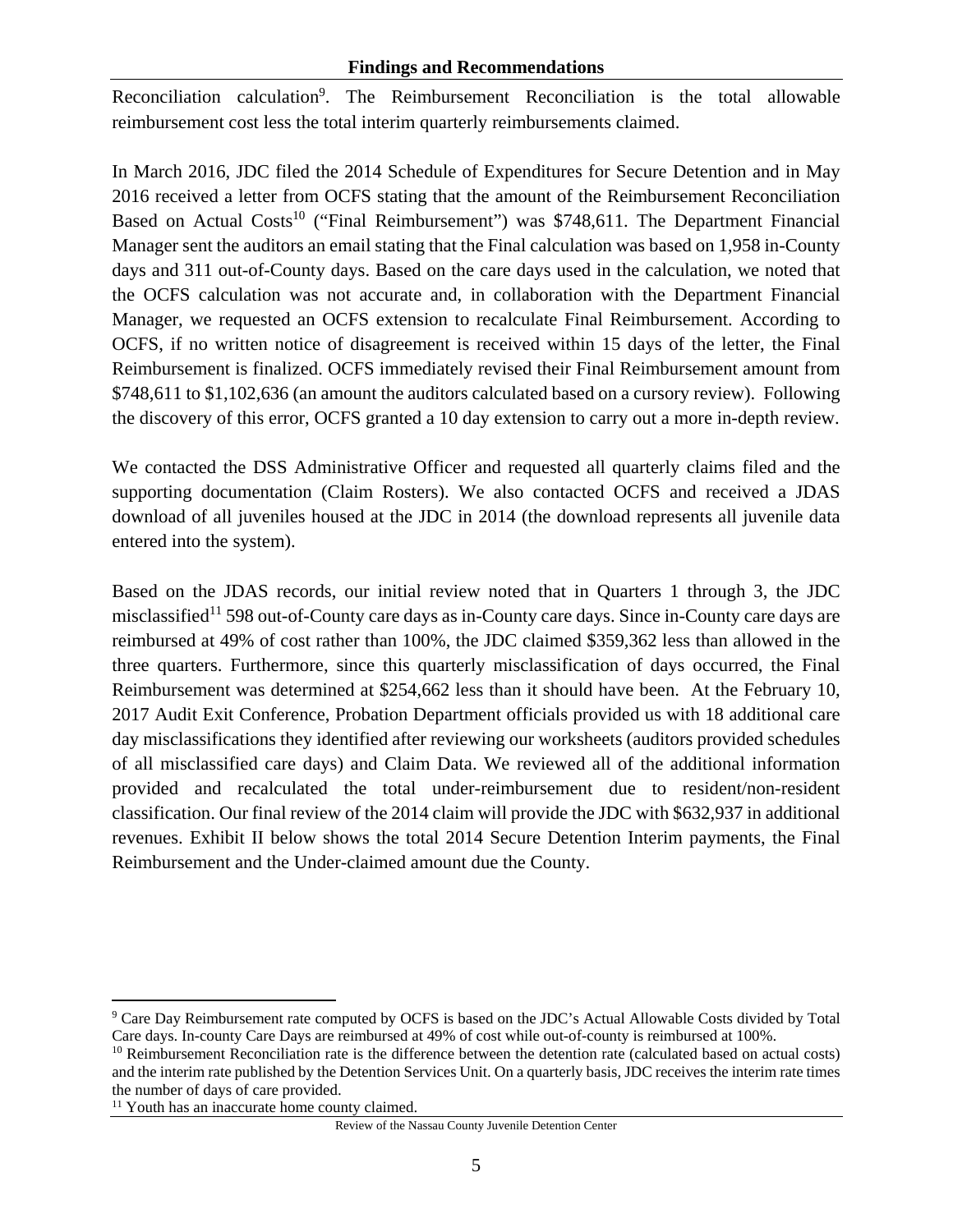### **Exhibit II**

 $\overline{a}$ 

| <b>Claim Reimbursements</b>                               |    | <b>JDC</b> Reimbursements<br><b>Based on Submitted</b><br><b>Quarterly Care Days</b> | <b>Auditor</b><br><b>Recalculated</b><br><b>Reimbursements</b> |    | <b>Under-Reimbursed</b><br>Amount |
|-----------------------------------------------------------|----|--------------------------------------------------------------------------------------|----------------------------------------------------------------|----|-----------------------------------|
| <b>Quarterly Interim Reimbursements*</b>                  |    | 1.517.880                                                                            | \$<br>1,888,058                                                | \$ | (370, 178)                        |
| Reimbursement Reconciliation (Pending as of June 2016) ** | S. | 1,102,636                                                                            | \$<br>1,365,395                                                | Φ  | (262,759)                         |
| <b>Total</b>                                              |    | 2.620.516                                                                            | 3.253.453                                                      | \$ | (632,937)                         |
| <b>Total 2014 Reimbursement Loss</b>                      |    |                                                                                      |                                                                | \$ | 632.937                           |

#### **2014 Secure Juvenile Care Day Reimbursement 616 Out-of-County Care Days Billed as In-County Care Days**

*Source: Juvenile Detention Claims submitted to OCFS, Schedule of Expenditures for Secured Detention & Data from the OCFS Juvenile Detention Automation System (JDAS)*

*\* Interim Care Day Rate for County Juveniles is \$577.37 (49% x \$1,178.31) and 100% for Non-County* 

*\*\* Final Reimbursement rate computed by OCFS is Based on JDC Actual Allowable Costs divided by Total Care Days* 

OCFS officials has informed us that they would revise the final reimbursement amount but that it is the JDC's responsibility to correct the misclassified days. We have provided the JDC with our worksheets and, according to JDC officials, they are in the process of revising the claim.

The auditors also compared the JDC Roster to the JDAS Roster (provided by OCFS) and reconciled the names of juveniles. We found the following:

- 16 names on the JDC roster were not on the OCFS roster
- 4 names on the OCFS roster were not on the JDC roster

A comparison of the JDC Roster to the Claims filed, showed 98 unclaimed care days for 19 residents who were admitted at the JDC and released between March 2014 and December 2014. We provided the JDC with our worksheets so that JDC personnel may review, provide an explanation, and if possible, enter these care days in JDAS for reimbursement payment. After their review, JDC informed us that 94 days for 15 of the 19 youths<sup>12</sup> we identified should have been claimed and that the days would be claimed in the upcoming quarter. The unclaimed days would possibly net the JDC approximately  $$67,494$  in additional reimbursement revenues<sup>13</sup>.

Exhibit III on the next page shows 94 care days that were not claimed for 15 youths.

 $12$  Four of the 19 youths listed were detained for less than 24 hours and therefore not reimbursed.

<sup>&</sup>lt;sup>13</sup> Calculation of \$67,494 is based on Interim rates. It should be noted that in the year any prior year care days are claimed, the final Reimbursement Rate would modestly change (Final reimbursement rate is based on total allowable cost divided by the number of care days).

Review of the Nassau County Juvenile Detention Center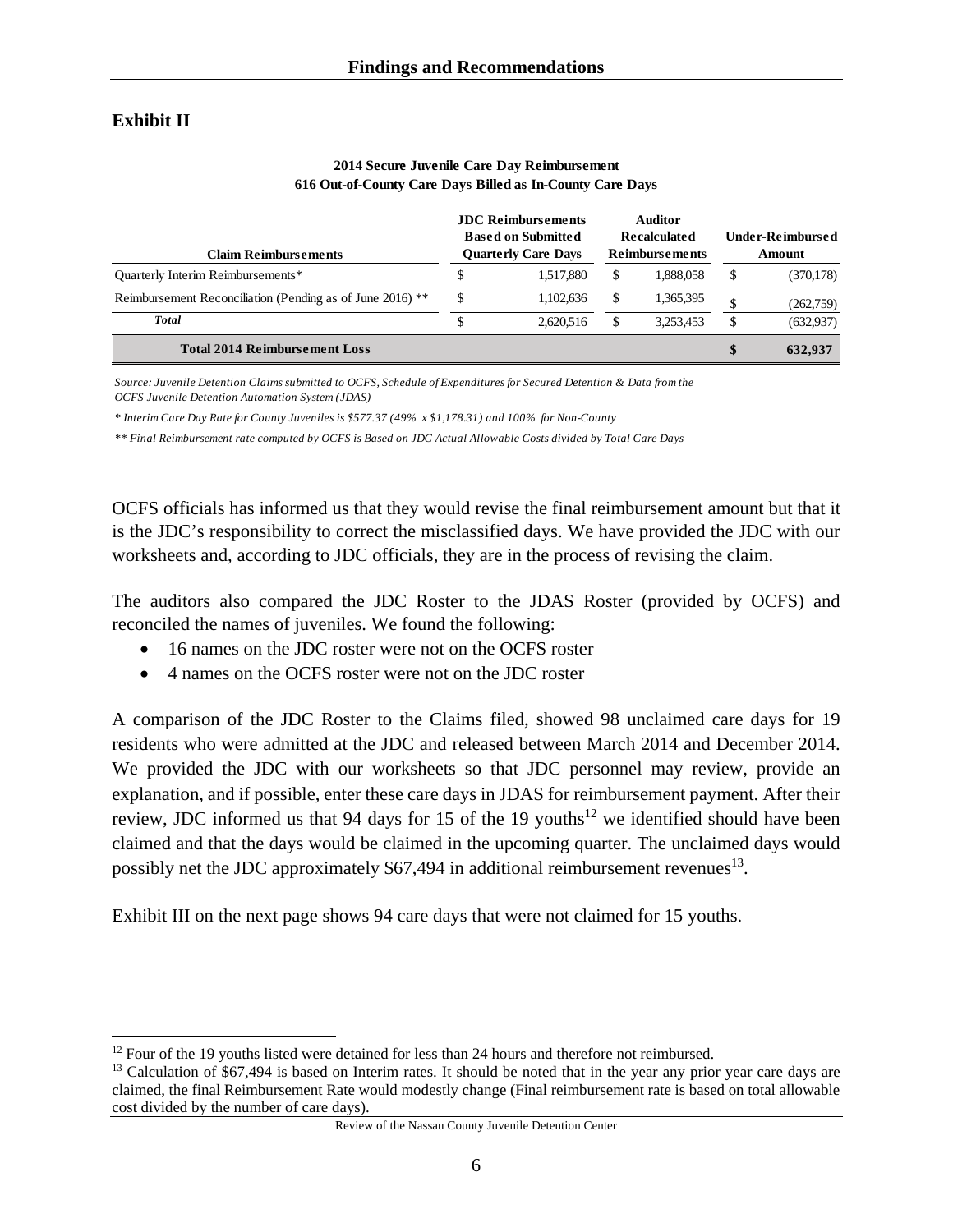## **Exhibit III**

| <b>Resident/Non-</b><br><b>Resident</b> | Claimed/Billed<br><b>Interim Rate</b><br>Per Day* |          | No. of<br><b>Unclaimed</b><br><b>Care Days</b> | No. of<br><b>Residents</b> |        | <b>Total Under-</b><br><b>Claimed</b><br>Amount |  |
|-----------------------------------------|---------------------------------------------------|----------|------------------------------------------------|----------------------------|--------|-------------------------------------------------|--|
| In-County                               |                                                   | 577.37   | 72                                             | 8                          | \$     | 41.571                                          |  |
| Out-of-County                           |                                                   | 1,178.31 | 22                                             |                            | S      | 25,923                                          |  |
| <b>Total Under-claimed Care days</b>    |                                                   | 94       | 15                                             | \$                         | 67,494 |                                                 |  |

#### **2014 Secure Juvenile Care Day Reimbursement 94 Care Days for County and Non-County Youths Not Billed/Claimed**

*Source: Juvenile Detention Claims submitted, Schedule of Expenditures for Secured Detention & Data from the OCFS Juvenile Detention Automation System (JDAS)*

*\* Auditors based the calculation on the OCFS Interim Care Day Rate*

In order to recoup the loss, it is imperative that the JDC correct the 616 Care Day misclassifications, claim the 94 Care Days that were not previously claimed, and amend all claims to reflect the additional \$700,000 in State reimbursements.

OCFS informed us that from a detention program standpoint, JDC errors in areas such "as if a youth has inappropriate admission/release dates or if a youth has an inappropriate home County entered", can be rectified on a quarterly claim after the changes have been saved in JDAS. OCFS also stated that all other areas of the annual cost report reconciliation are not within the scope of OCFS's responsibility.

We have presented all of our reconciliation worksheets to the JDC so that the days could be further investigated and claimed.

### **Audit Recommendation(s):**

The Juvenile Detention Center should:

- a) correct the 616 Care Day misclassifications and amend all claims to reflect the additional State reimbursements of \$632,937;
- b) reconcile the 94 Care Days with OCFS Claims Roster and claim these days in the current year, if possible;
- c) correct processes that allowed misclassifications and reconciliation errors; and
- d) reconcile, on a quarterly basis, Care Days from JDC Roster to JDAS and finally to the Quarterly claims filed with the NYS Office of Children and Family Services in order to maximize reimbursement revenues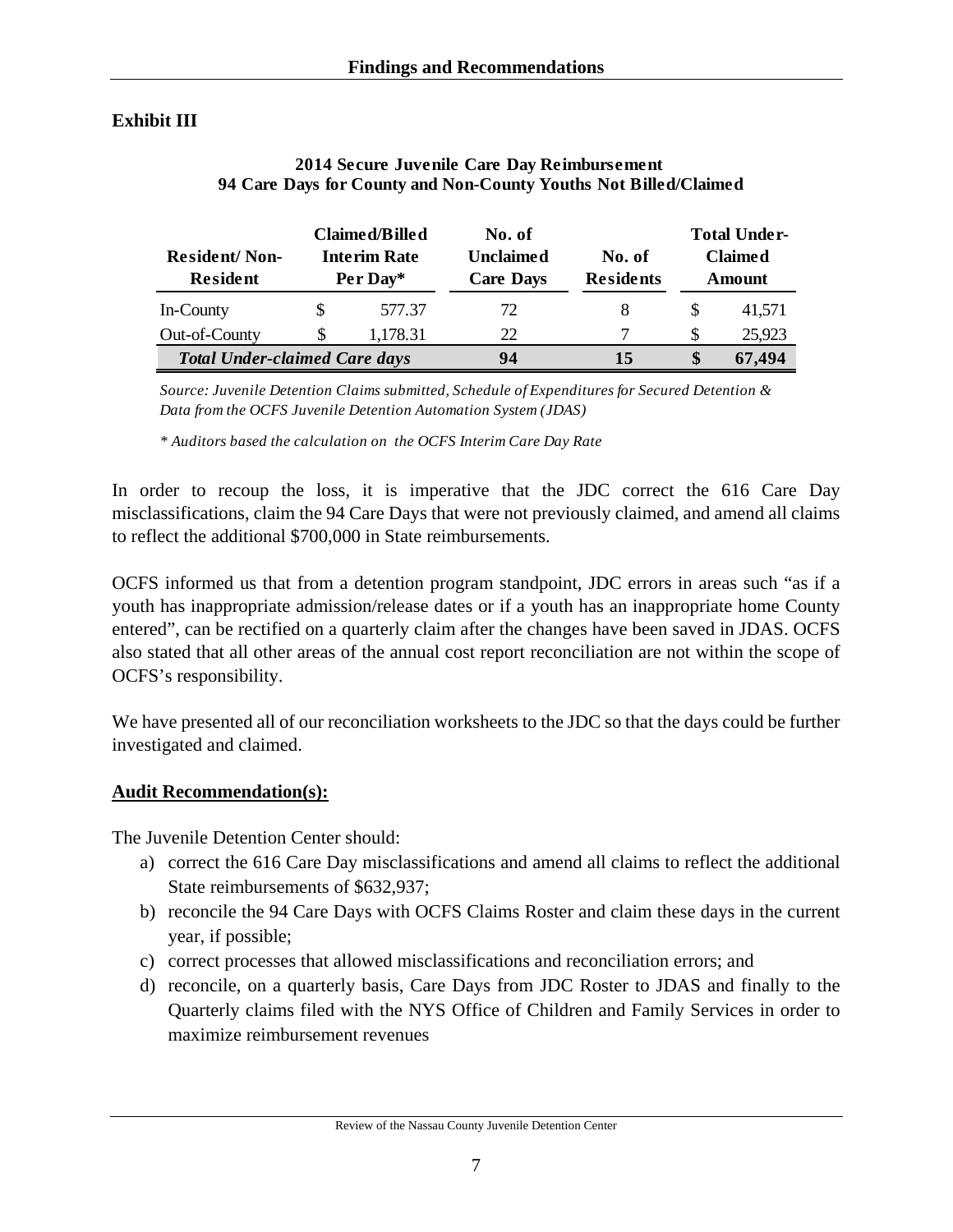### **Audit Finding**

#### **(2) Claim Errors Resulted in \$574,843 Lost in 2013 State Reimbursements**

In 2013, the JDC misclassified 392 out-of-County care days as in-County days. The 392 misclassified days resulted in a \$454,467 loss of reimbursement funds to the County.

In addition to the misclassification, we found 145 care days representing an additional \$120,376 in reimbursements that were not claimed. We noted the following:

- 118 days in the JDAS Database were not in the 2013 Claims Roster.
- 27 fewer days in the Claims Roster than the number of days of stay noted in the JDAS Database.

Our initial review identified 382 out-of- County care days misclassified as in-County care days, and 158 care days that were not claimed. At the February 10, 2017 Audit Exit Conference, Probation Department officials provided us with 10 additional care day misclassifications they identified after reviewing our worksheets (auditors provided schedules of all misclassified care days) and Claim Data. We reviewed all documentation provided and recalculated the total underreimbursement due to resident/non-resident classification. Exhibit IV below shows the total 2013 Secure Detention Interim payments, the Final Reimbursement and the Under-claimed amount due the County.

### **Exhibit IV**

| <b>Claim Reimbursements</b>                                   | <b>JDC</b> Reimbursements<br><b>Based on Submitted</b><br><b>Quarterly Care Days</b> |         | <b>Auditor</b><br><b>Recalculated</b><br><b>Reimbursements</b> |   | Under-<br><b>Reimbursed</b><br>Amount |  |
|---------------------------------------------------------------|--------------------------------------------------------------------------------------|---------|----------------------------------------------------------------|---|---------------------------------------|--|
| Quarterly Interim Reimbursements*                             | 1,608,657                                                                            | S       | 1,844,225                                                      | S | (235,568)                             |  |
| Reimbursement Reconciliation**                                | 1,515,184                                                                            |         | 1,734,083                                                      |   | (218,899)                             |  |
| <b>Total</b>                                                  | 3.123.841                                                                            |         | 3,578,308                                                      |   | (454, 467)                            |  |
| <b>Total 2013 Reimbursement Loss Due to Misclassification</b> |                                                                                      | 454,467 |                                                                |   |                                       |  |

#### **2013 Secure Juvenile Care Day Reimbursement 392 Out-of-County Care Days Billed as In-County Care Days**

*Source: Juvenile Detention Claims submitted to OCFS, Schedule of Expenditures for Secured Detention & Data from the OCFS Juvenile Detention Automation System (JDAS)*

*\* Interim Care Day Rate for County Juveniles is \$577.37 (49% x \$1,178.31) and 100% for Non-County* 

*\*\* Final Reimbursement rate computed by OCFS is Based on JDC Actual Allowable Costs divided by Total Care Days* 

Further, the additional information provided to us by Probation Department officials reduced the unclaimed care days previously calculated by 13 days (from 158 to 145 care days). Exhibit V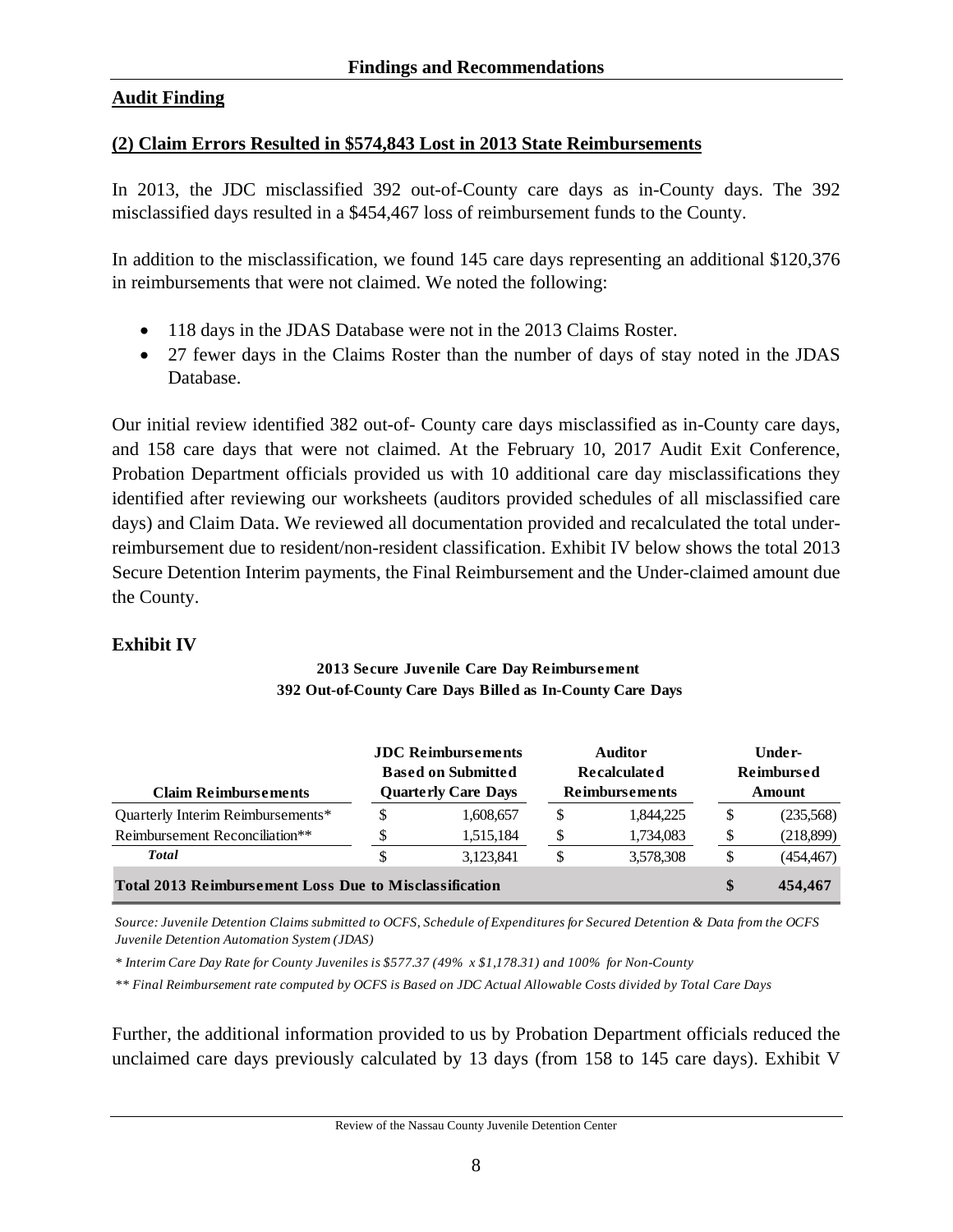below shows 145 care days that were either not claimed or fewer number of days claimed than actual.

# **Exhibit V**

# **2013 Secure Juvenile Care Day Reimbursement 145 Care Days for County and Non-County Youths Not Billed/Claimed**

| <b>Resident/Non-</b><br><b>Resident</b> | Claimed/Billed<br><b>Interim Rate</b><br>Per Day* |          | No. of<br><b>Unclaimed</b><br><b>Care Days</b> | No. of<br><b>Residents</b> | <b>Total Under-</b><br><b>Claimed</b><br>Amount |         |
|-----------------------------------------|---------------------------------------------------|----------|------------------------------------------------|----------------------------|-------------------------------------------------|---------|
| In-County                               | S                                                 | 577.37   | 84                                             | 13                         | S                                               | 48.499  |
| Out-of-County                           |                                                   | 1,178.31 | 61                                             | 15                         | S                                               | 71,877  |
| <b>Total Under-claimed Care days</b>    |                                                   |          | 145                                            | 28                         |                                                 | 120,376 |

*Source: Juvenile Detention Claims submitted to OCFS, Schedule of Expenditures for Secured Detention & Data from the OCFS Juvenile Detention Automation System (JDAS)*

*\* Auditors based the calculation on the OCFS Interim Care Day Rate*

Our final review of the 2013 claim will provide the JDC with \$574,843 in additional revenues.

#### **Audit Recommendations(s):**

The Juvenile Detention Center should:

- a) review the accuracy of the 145 Care Days and submit a claim for days not previously claimed;
- b) reconcile on a quarterly basis, Care Days from Admissions Worksheet to JDAS so that the Quarterly claims Roster (filed with the NYS Office of Children and Family Services) are accurate thus maximizing reimbursement revenues; and
- c) contact OCFS to inquire if misclassified days could be re-entered in the upcoming Claims Roster.

### **Audit Finding**

# **(3) JDC Educational Services Staff Were Not Adequately Monitored for NYS Certification and Child Abuse Clearances**

The County has a personal service contract totaling \$250,000 annually with the Leadership Training Institute ("LTI") to provide educational services for children remanded to the Detention Center. (LTI is required to provide educational programs and services at the JDC five days per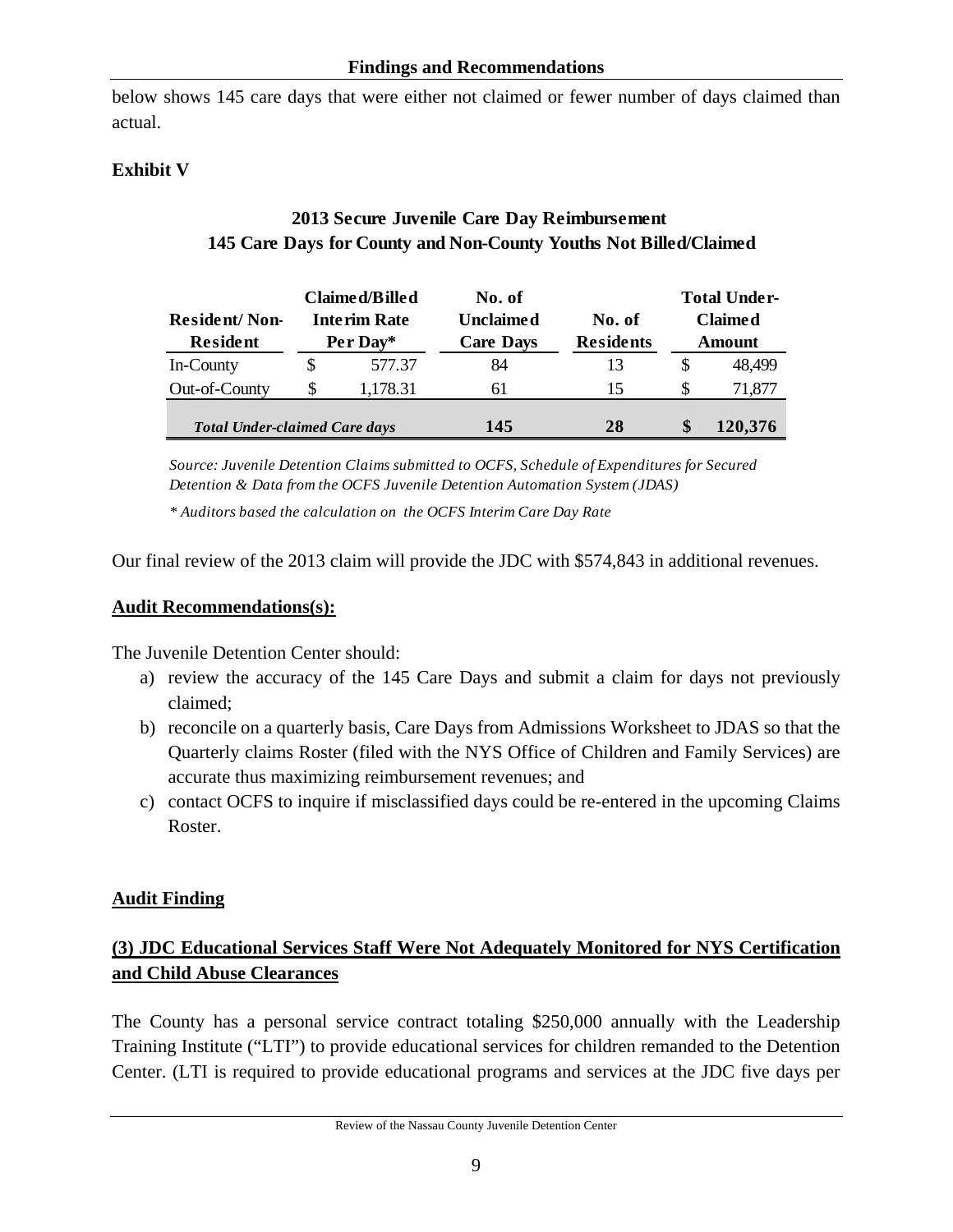week, Monday through Friday from 9:00 a.m. until 3:00 p.m. with no fewer than 180 days per school year for every student who is in full-time residential care for a full school year.)

The contract states "*that the staff designated and furnished in the operation of its educational program at the Center shall meet and possess all staffing requirements and certifications as defined by New York State statutes and regulations, including New York State Education Law and regulations,….Services shall be provided by experienced and committed teachers qualified by, or eligible for certification by NYS Education Department, as prescribed by 8 NYCRR Part 80-3.2…*"

In addition, the contractor is required to obtain screening and background clearance from the New York State Central Register of Child Abuse and Maltreatment ("SCR") prior to any employee commencing employment at the Detention Center. No employee listed in the Registry should be employed to provide services directly to Department's clients.

Our review found violations of the contract with regard to Certification and Child Abuse Screening. We selected for testing seven LTI teaching employees<sup>14</sup> from seven payment claims submitted to the Department, between December 2013 and May 2015. We reviewed staff credentials and proof of SCR clearance and found the following:

- Four of the seven staff in the educational program required to be certified (or eligible for certification), did not provide proof of the required New York State Public School Teacher's Certificate.
- Three of the seven employees were screened after commencing employment, one at least a year later. Additional documentation provided by the Probation Department at the Audit Exit Conference on February 10, 2017 showed that the educational coordinator was screened on January 27, 2017, after our audit inquiry.

# **Audit Recommendation(s):**

The Probation Department should:

- a) ensure that all staff are NYS certified teachers;
- b) ensure that all staff have been cleared by the NYS Registry for Child Abuse and Neglect before they are allowed to work at the JDC; and
- c) review (at least on a sample basis) backup documentation to ensure compliance with the agreement and state regulation.

 $\overline{a}$ 

<sup>&</sup>lt;sup>14</sup> Educators and Educational Coordinator.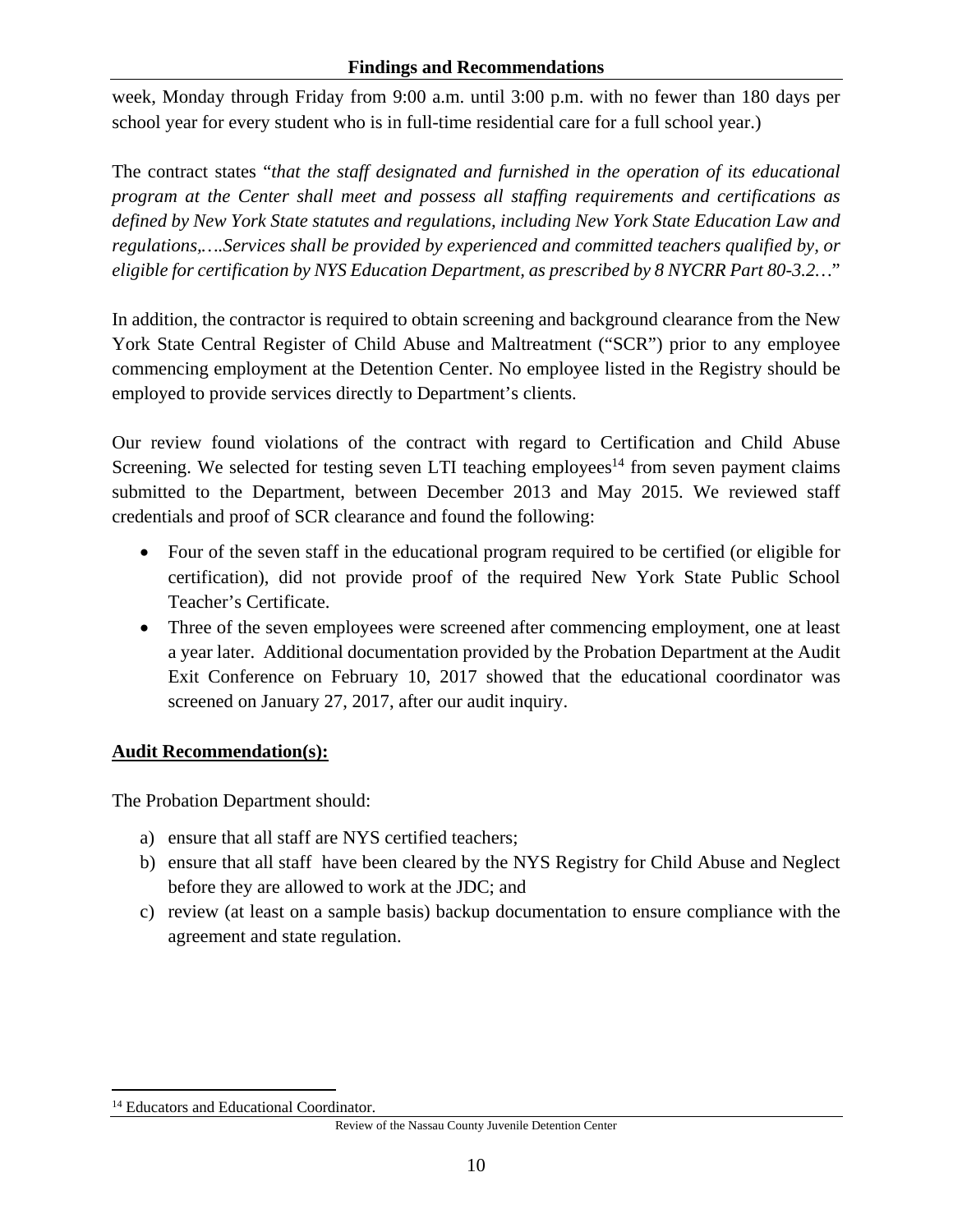# **Audit Finding**

### **(4) JDC Educational Contractor Assessments Were Not in Compliance with Contract Terms**

Per the contract, LTI is required to comply with the following Student Educational Assessment standards:

- conduct an evaluation of the Student's educational needs within 72 hours during school days of referral or first school day;
- interface with the Student's School district within 72 hours of completing the evaluation;
- $\bullet$  establish an educational plan within ten (10) school days of referral or first school day and the plan shall comport with New York laws and regulations including but not limited to 8 NYCRR Part 116.5;
- provide progress reports and education plan updates every thirty days.

We selected for review a sample of 15 Educational Assessment Plans from 2013 and 2014. We also reviewed the additional documentation provided by the Probation Department at the February 10, 2017 Audit Exit Conference. After reviewing all documentation, we noted the following:

- Two of the 15 assessment plans were still not provided.
- Three were completed after the 10 days of referral or first school day.
- In two instances, the Assessment date for two students noted in the assessment plan record was after the Detention Center release date.
- Of the 13 Assessment Plans initially reviewed, seven did not have dates as to when the contractor interfaced with the school district or when the student was terminated. Additional documentation provided by the Probation Department showed, with the exception of one termination date, **all** contact with school or termination dates had been penciled in. We were not provided with additional documentation to corroborate the dates that were later added to the assessment plans.

# **Audit Recommendation(s):**

The Probation Department should enforce the terms of the contract by requiring LTI to:

- a) evaluate Student Educational Needs within 72 hours of referral or first day of school;
- b) interface with the student's school district within 72 hours;
- c) establish an educational plan within 10 days of referral or first day of school; and
- d) provide progress reports every thirty days.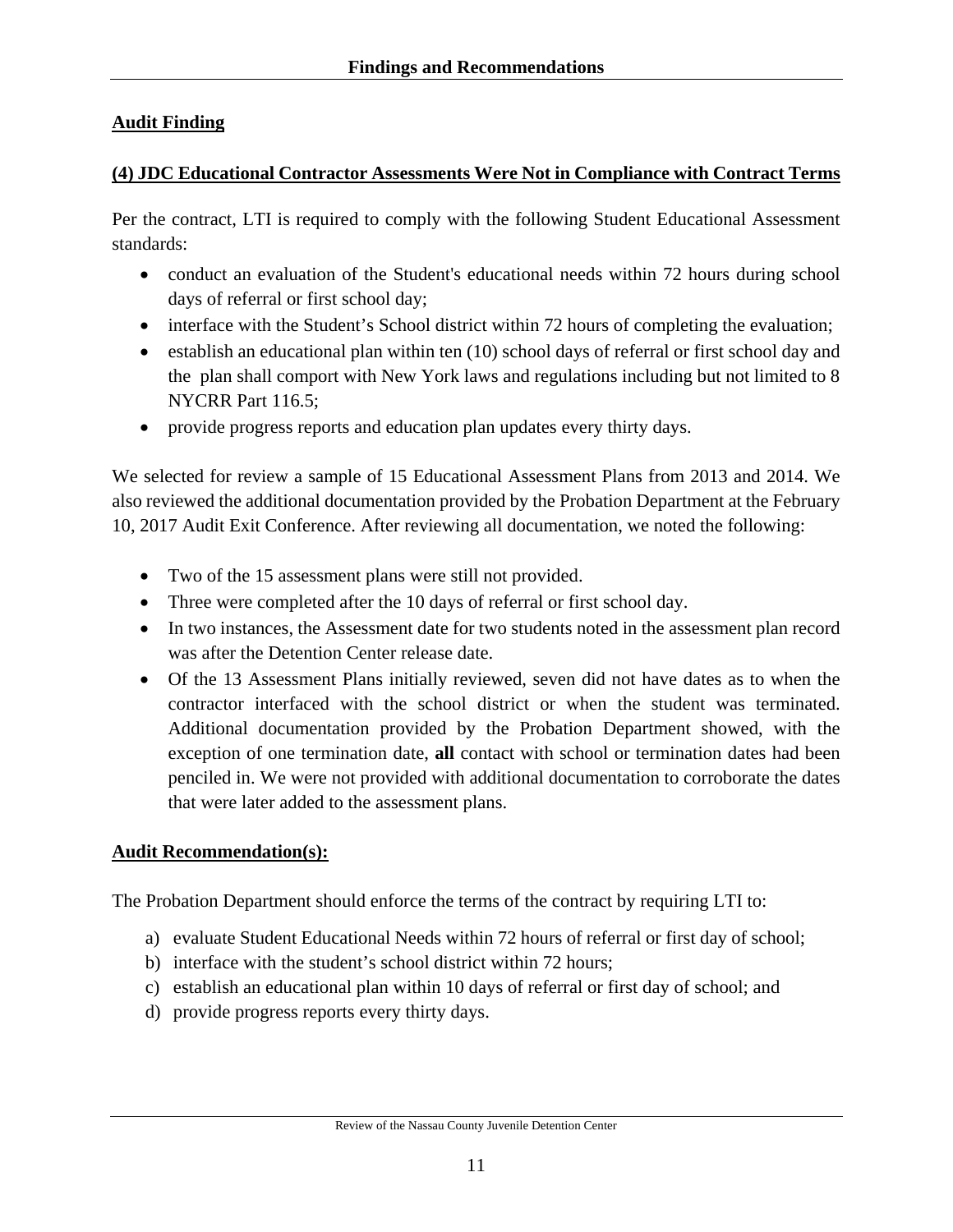# **Audit Finding**

# (**5) Reports Provided by JDC's Educational Contractor Did Not Include All Required Data Needed for Effective Oversight by JDC**

Per the JDC's educational services contract, LTI is required to provide monthly performance reports to the Probation Department's Deputy Director and to the Director of the JDC.

On December 3, 2015, and again on December 16, 2017, we requested LTI's monthly performance reports, for the four year period, 2012 through 2015. On December 22, 2015, the JDC sent us a one page yearly annual summary, for years 2012 through 2014, showing cumulatively the number of youths served and assessed each month. At that time, we deemed this information to be ineffective as a performance monitoring tool and requested additional supporting information.

On January 14, 2016, we met with the Director of the Detention Center to go over all outstanding documentation we requested. At this meeting, the auditors learned that the Department was not aware that LTI is required to submit monthly detailed reports with dates of admissions, total number of classroom sessions held or total number of hours worked on each case for the month.

At the Exit Conference on February 10, 2017, JDC officials gave us monthly reports from LTI showing the case numbers, name of youths, Intake and Discharge dates and length of stay. The reports indicate the total number of youths served, total number of classroom sessions held and the total number of Educational Assessments completed for the month.

We reviewed the monthly reports and found that the reports do not identify the youths that were assessed in the service period (youths are required to be assessed within 10 days of intake) nor the number of hours worked on each case for the month. We believe that the monthly reports do not contain sufficient information to enable the JDC to adequately oversee the performance of the contractor.

According to the agreement, the monthly performance report should be submitted by the  $15<sup>th</sup>$  day of the following month and enumerate the following:

- total number of children served during the month, each child identified by case name, case number, case type, and date of admission;
- total number of educational assessments completed;
- total number of classroom sessions held:
- total number of hours worked on each case for the month:
- referral date, intake date, opening date and closing date; and
- other statistical information requested by the department which is relevant to the program's status and success.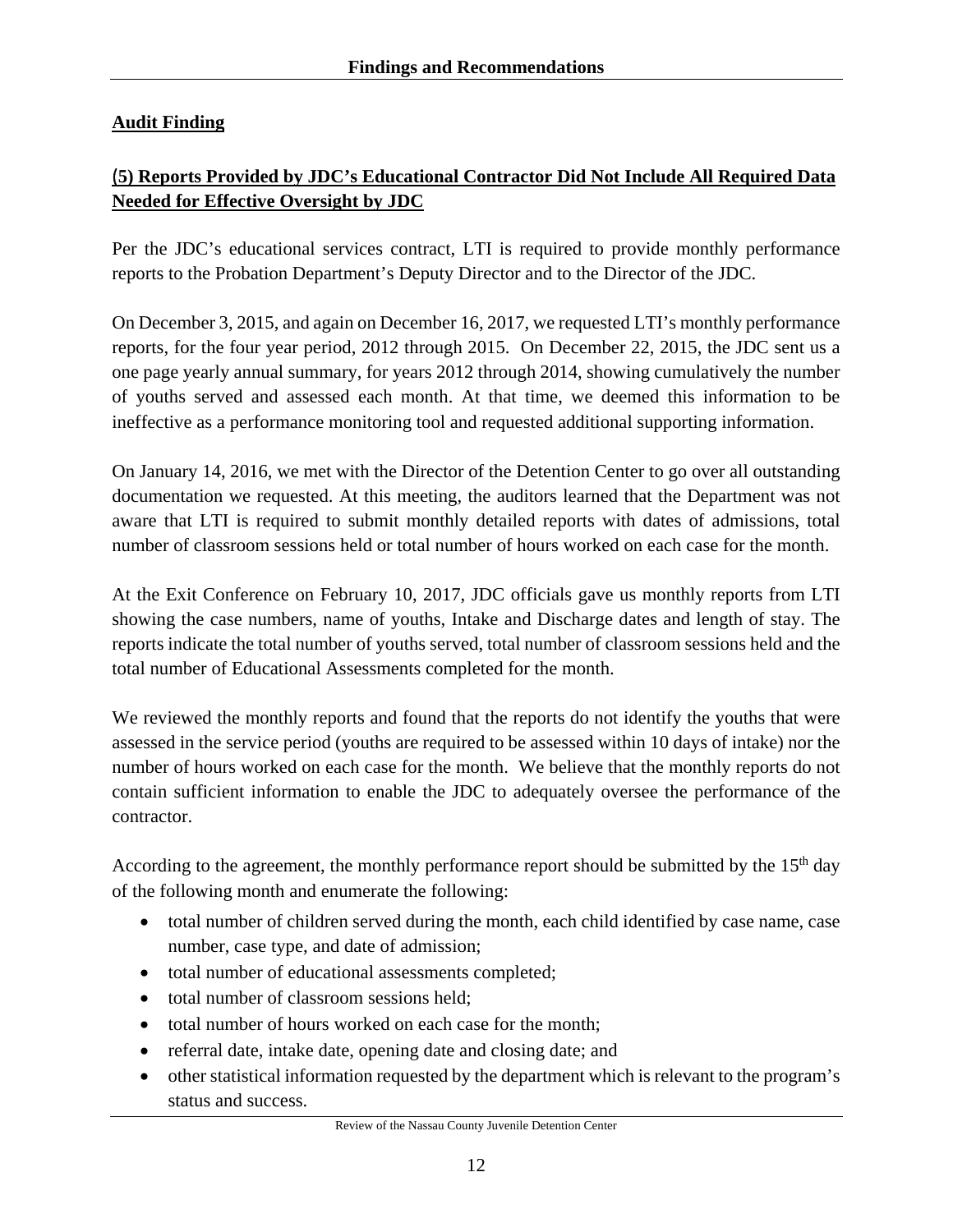Department officials are responsible for monitoring contractual agreements to ensure that all services are provided in accordance with those agreements, and additionally that all vouchers for payment are properly supported and contain all required documentation prior to payment.

Reports or records provided by contractors should be verified by Department personnel responsible for oversight. Without periodic monitoring and clear consequences for failing to meet performance standards, there is a risk that agencies will receive public funds without providing the contracted services.

Our review of a sample of payment vouchers for our audit period indicated that LTI submitted the monthly claims with proper backup documentation of the expenditures incurred for the applicable month.

The New York State Education Department ("NYSED") requires the following three Annual Reports from LTI:

- Consolidated State Performance Data. This report is used as a data collection tool and comprises of statistical data such as total number of students, gender and age breakdown, and race/ethnicity. It also includes long-term student data for residents in the facility for 90 or more consecutive days.
- Annual Count Verification Form. This report lists the residents by name, and date of birth.
- State Desk Audit. Reports have not been provided to us, but according to Department officials, these desk audits include demographic information such as school facility capacity, gender of students and average age range.

We reviewed these reports and noted that they are not a substitute for the monthly performance reports required by the County contract.

# **Audit Recommendation(s):**

The Probation Department should:

- a) enforce the terms of the contract by requiring LTI to submit monthly detailed performance reports;
- b) designate personnel to review such reports to ensure that all services are provided in accordance with the agreement; and
- c) investigate with the County Attorney's Office adding financial penalty terms (performance metrics) to enforce the terms of the contract, so if contractor fails to cure contract violations within a specified period of time, there are financial repercussions.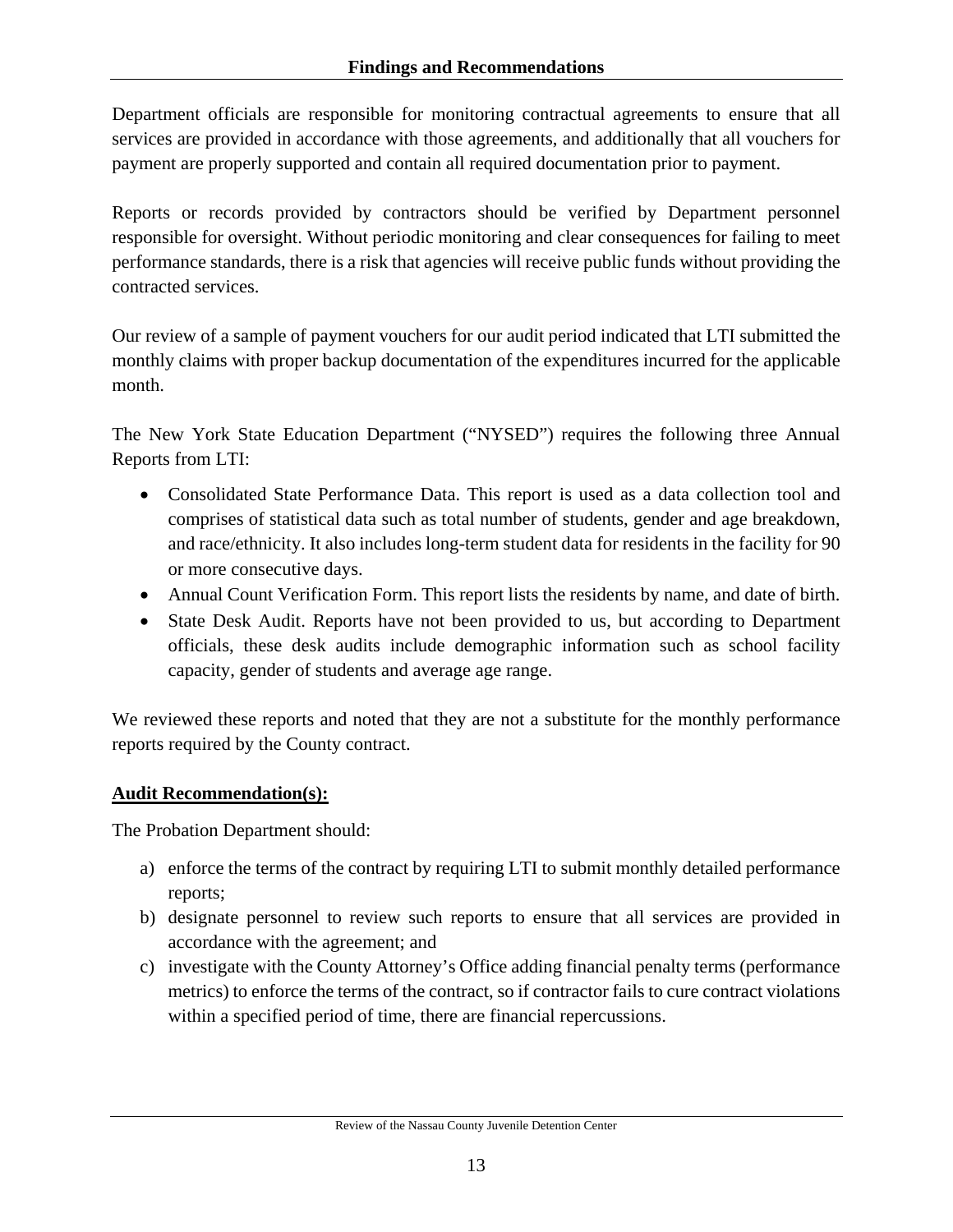### **Audit Finding**

### **(6) JDC Has Not Issued a Request for Proposals for Educational Services Since 2009**

The County has a \$250,000 annual contract with the Leadership Training Institute ("LTI") to provide educational services for children remanded at the JDC. According to the method of procurement in the contract summary section, the contract is a "*Human Services contract with a not-for-profit agency. RFP15 was issued. Contractor is a preferred provider who has received a satisfactory evaluation*". County officials have been using the same vendor year after year for over 30 years to procure educational services.

The Probation Department was unable to provide current RFP information noting that the RFP preceded them. We contacted the County Office of Purchasing to obtain a copy of the most recent RFP; however, as of the date of this report, we have not been able to obtain one. Although the "Method of Procurement" in the contract summary states "RFP was issued" in all three years reviewed (2012-2014), there is no indication that an RFP has occurred since 2009. According to the predecessor department, an educational services RFP was issued in March 2009.

According to the County's procurement policy<sup>16</sup>, personal service contracts<sup>17</sup> that exceed \$25,000, are for a term of more than one year, or result in aggregate expenditures with a single entity of \$50,000 per year, require the approval of the Rules Committee of the County Legislature. Although the LTI annual contracts were approved by the Legislature and were included in the department's annual budget, such approvals are not valid substitutes for the RFP process.

The RFP offers assurance that the County is paying the lowest possible price or acquiring services without favoritism.

#### **Audit Recommendation(s):**

 $\overline{a}$ 

County officials should comply with the County's procurement policy and use a competitive process, such as an RFP process, when procuring professional services.

Review of the Nassau County Juvenile Detention Center

<sup>&</sup>lt;sup>15</sup> A Request for Proposal (RFP) is an invitation for suppliers to submit a proposal to provide a specific product or service that is not subject to statutory competitive bidding requirements, such as professional services.

<sup>&</sup>lt;sup>16</sup> Nassau County Procurement policy/Procedure Countywide policy # CE-01, September 20, 2004.

<sup>&</sup>lt;sup>17</sup> Personal Service contracts are services provided by independent contractors that require the consistent exercise of judgment or specialized skills. For example, engineering, professional licensing or certification.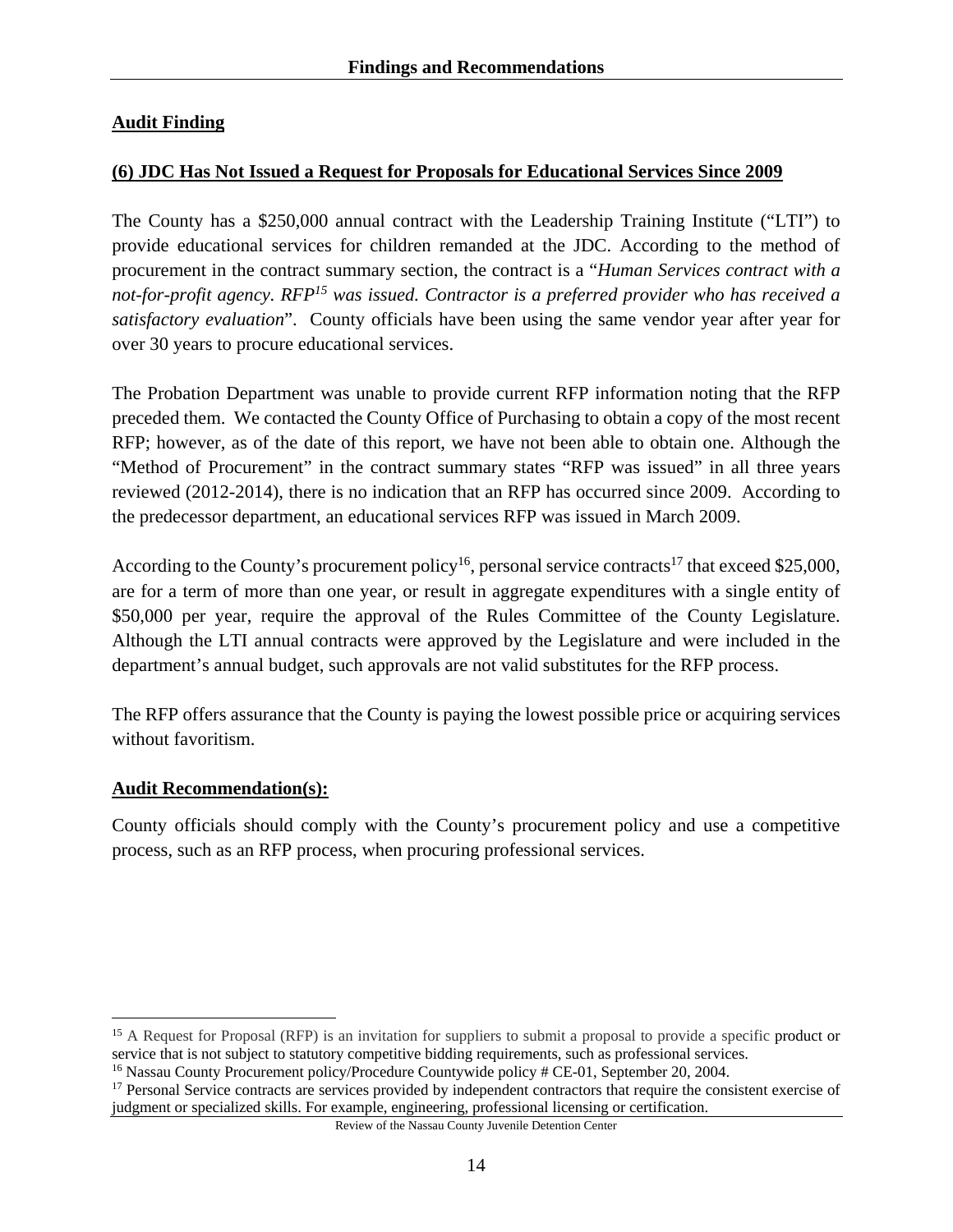# **Audit Finding**

 $\overline{a}$ 

# **(7) Thirteen of Nineteen Equipment Items Tested in a Physical Inventory Count Could Not Be Located**

The Comptroller's Office administers a County-wide Property Records Processing system ("PRP") for recording property and equipment. The County's Fixed Assets Accounting System ("FAACS") manual outlines criteria for including property and equipment on PRP, as well as tagging18, inventory and property disposal procedures and requirements. Electronic equipment valued at a unit cost of \$500 or more and all other equipment valued at \$1,000 or more are required to be inventoried.

To verify whether purchased items could be located or accounted for, we conducted a physical inventory on January 21, 2015, to locate 19 equipment items totaling \$42,637 listed on the PRP system. We could not locate 13 of 19 items, totaling \$23,603, as follows:

- A Power washer purchased in 2001 for \$3,299.
- Three 2009 Desktop computers purchased for \$1,617.
- Two floor scrubbers purchased in 2006 and 2007 for \$8,363.
- A Cannon Scanner purchased in 2012 for \$4,056.
- A Laser Printer purchased in 2012 for \$782.
- A Fire Safe purchased in 2005 for \$1,998.
- Two Projectors purchased in 2011 and 2006 for \$1,991.
- A 42" NEC TV purchased in 2011 for \$658.
- A Barcode Scanner purchased in 2011 for \$838.

Of the six equipment items, we found two items, a Sharp Copier and a Kaivac Bathroom Cleaner, continued to be listed on the Department of Social Services Fixed Asset Inventory List instead of the Probation Department's, despite the fact that the Probation Department took over operations of the Detention Center in January of 2012.

Each department's inventory custodian is required to conduct an annual physical inventory of the department's equipment, when required by the Comptroller's Fixed Asset Custodian. In addition, the departments are required to coordinate disposals or transfers of equipment with the Office of Purchasing and the comptroller's Fixed Asset Custodian so that the property records processing system could be properly updated.

Review of the Nassau County Juvenile Detention Center

<sup>&</sup>lt;sup>18</sup> Affixing to equipment bar coded inventory tags provided by the Comptroller's Fixed Asset Custodian.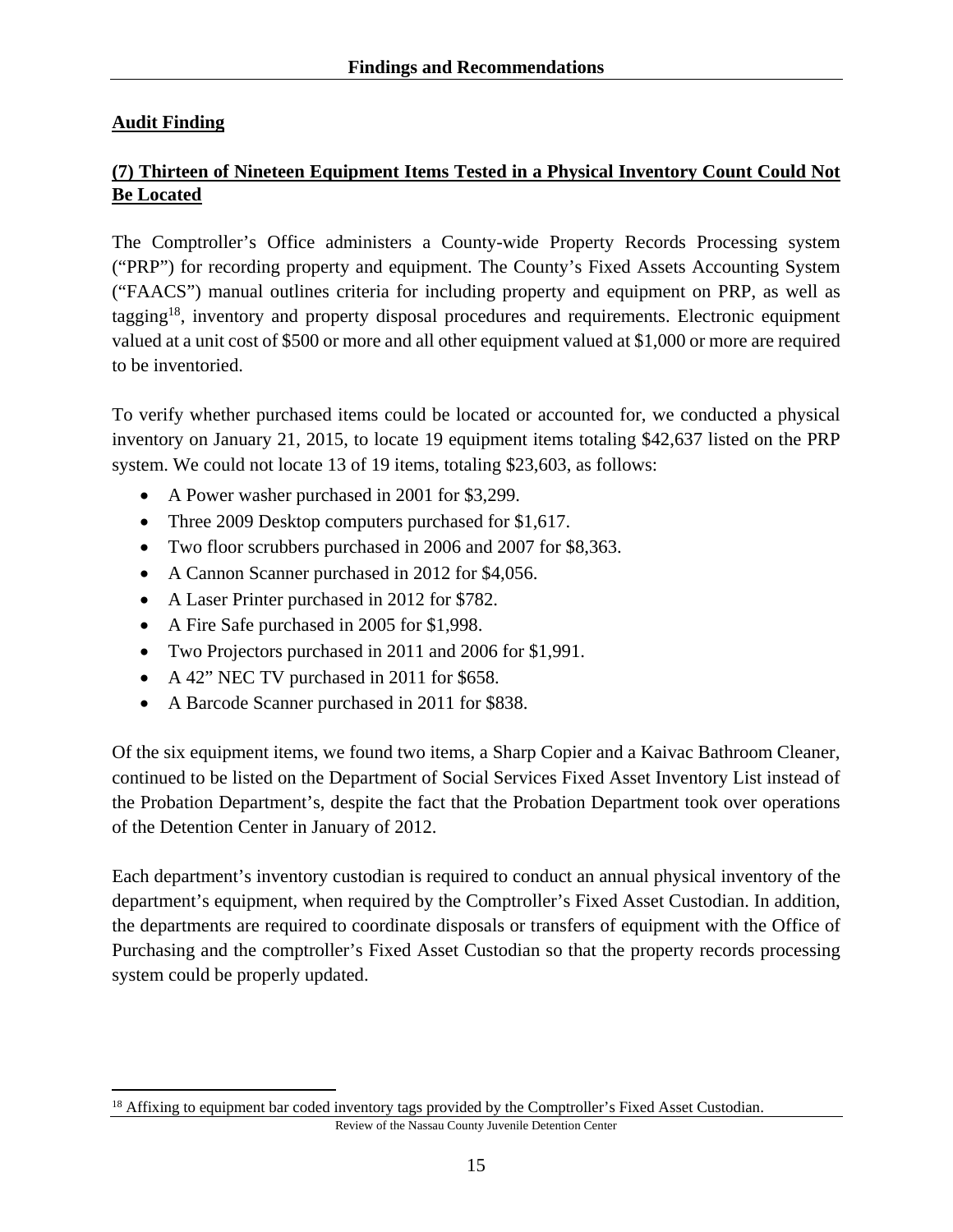#### **Audit Recommendations:**

The Probation Department should:

- a) conduct a physical count of all the equipment at the JDC;
- b) reconcile the count with the County's Fixed Asset Accounting System; and
- c) comply with the annual equipment inventory requirement as prescribed by the Fixed Asset Accounting System Manual by removing items that have been disposed or cannot be located.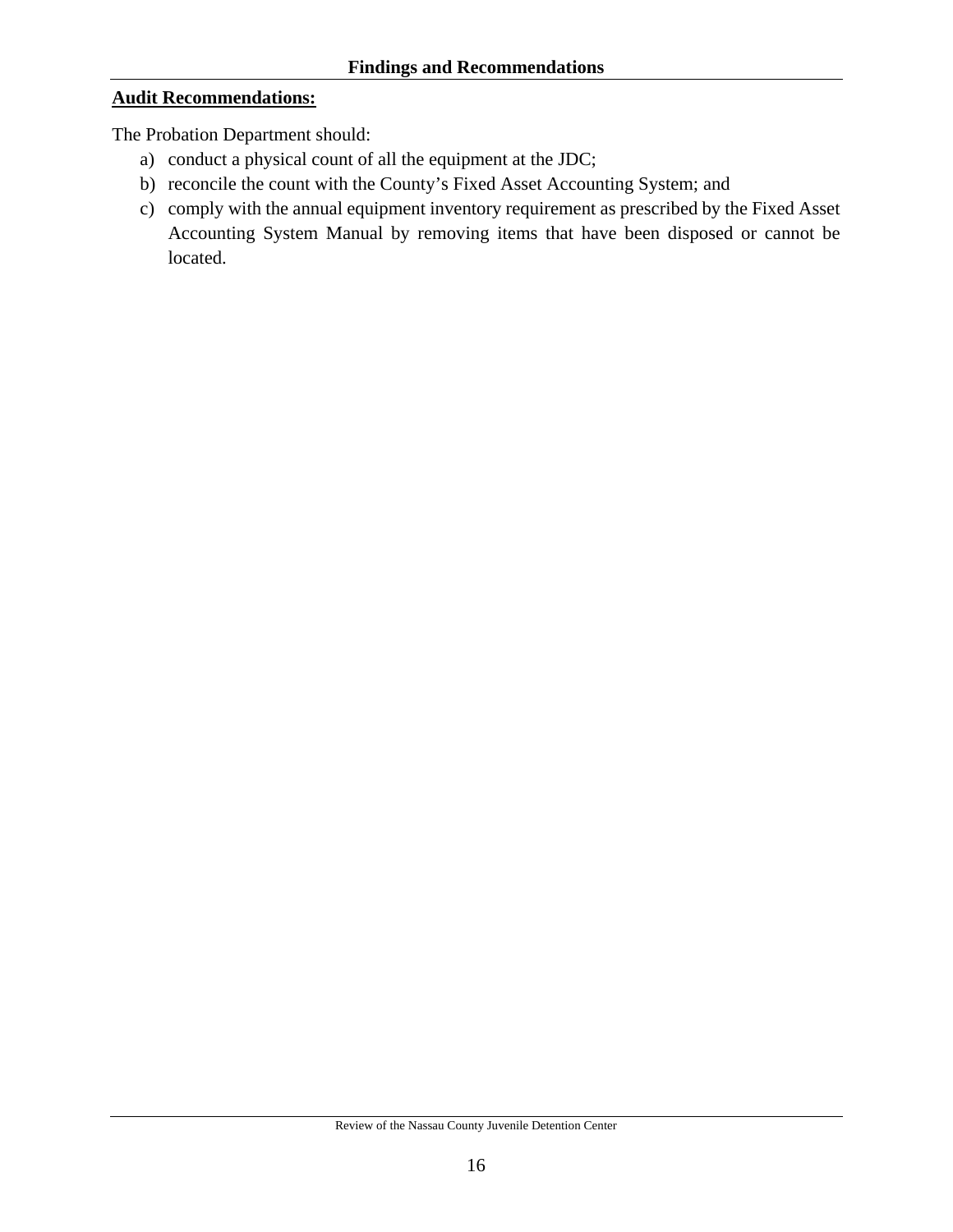| OCFS-0014 (Rev 7/2005)                                                                                                                                                                                                                                                                                                                                                                                                                                                                                                                                                                               | DETENTION CARE PROVIDED AND FISCAL SUMMARY | NEW YORK STATE<br>OFFICE OF CHILDREN AND FAMILY SERVICES |                          |                              |               |
|------------------------------------------------------------------------------------------------------------------------------------------------------------------------------------------------------------------------------------------------------------------------------------------------------------------------------------------------------------------------------------------------------------------------------------------------------------------------------------------------------------------------------------------------------------------------------------------------------|--------------------------------------------|----------------------------------------------------------|--------------------------|------------------------------|---------------|
| くういだい イセリバーショウショウジーズ                                                                                                                                                                                                                                                                                                                                                                                                                                                                                                                                                                                 |                                            |                                                          |                          | <b>CUARTER YEAR</b>          |               |
| YPE OF CLAIM.<br><b>EI ORIGINAL</b>                                                                                                                                                                                                                                                                                                                                                                                                                                                                                                                                                                  |                                            | <b>EI RESUBMISSION</b>                                   | <b>ELI ADJUSTED</b>      |                              |               |
|                                                                                                                                                                                                                                                                                                                                                                                                                                                                                                                                                                                                      |                                            |                                                          |                          |                              |               |
| <b>CATEGORY</b>                                                                                                                                                                                                                                                                                                                                                                                                                                                                                                                                                                                      | Secure Detention Charges                   |                                                          | DETENTION CARE PROVIDERS | Non Secure Detention Charges | <b>TOTALS</b> |
|                                                                                                                                                                                                                                                                                                                                                                                                                                                                                                                                                                                                      | Local                                      | State                                                    | Local                    | State                        |               |
| A. CARE PROVIDED (Form OCFS-8011)                                                                                                                                                                                                                                                                                                                                                                                                                                                                                                                                                                    |                                            |                                                          |                          |                              |               |
| NUMBER OF DAYS OF CARE                                                                                                                                                                                                                                                                                                                                                                                                                                                                                                                                                                               |                                            |                                                          |                          |                              |               |
|                                                                                                                                                                                                                                                                                                                                                                                                                                                                                                                                                                                                      |                                            |                                                          |                          |                              |               |
| <b>B. FISCAL SUMMARY:</b>                                                                                                                                                                                                                                                                                                                                                                                                                                                                                                                                                                            |                                            |                                                          |                          |                              |               |
| 1. Opending Cost - Detenbon                                                                                                                                                                                                                                                                                                                                                                                                                                                                                                                                                                          |                                            |                                                          |                          |                              |               |
| 2. Reserved Accommodations (Family<br><b>Boarding Homes Only)</b>                                                                                                                                                                                                                                                                                                                                                                                                                                                                                                                                    |                                            |                                                          |                          |                              |               |
| 3. l'otal Expenditures<br>(Line 1 Plus Line 2)                                                                                                                                                                                                                                                                                                                                                                                                                                                                                                                                                       |                                            |                                                          |                          |                              |               |
| 4. Youth Support Collections                                                                                                                                                                                                                                                                                                                                                                                                                                                                                                                                                                         |                                            |                                                          |                          |                              |               |
| 5. Expenditures Subject to Rembursement<br>(Line 3 Minus Line 4)                                                                                                                                                                                                                                                                                                                                                                                                                                                                                                                                     |                                            |                                                          |                          |                              |               |
| 6. 50% of Late 5                                                                                                                                                                                                                                                                                                                                                                                                                                                                                                                                                                                     |                                            |                                                          |                          |                              |               |
| 7. Total Reimburgement claimed<br>(Line 5 Minus Line 6)                                                                                                                                                                                                                                                                                                                                                                                                                                                                                                                                              |                                            |                                                          |                          |                              |               |
| I certify that the expenditures which are included herein have been authorized by me and have been made for the care and<br>maintenance of youth in accordance with the provisions of Section 530 of the Executive Law; that the amounts detailed in this claim<br>are a just, true, and correct statement of the expenditures made during the quarter ended [[[[[[[[[[<br>and that no part of such expenditures has been claimed previously, except as stated therein.<br><b>MARIA MARTIN CONTENT</b>                                                                                               | CERTIFICATE OF ADMINISTRATIVE OFFICER      |                                                          |                          |                              |               |
| I certify that I have made expenditures for the care and maintenance of youth in the amounts shown herein; that such expenditures<br>were made on the authority of the administrative official whose certificate appears herein; that the amounts stated herein as the<br>State share of expenditures are actually due and owning from the State of New York; that these amounts represent the claims of<br>this social services district for the quarter ended<br>That the amounts stated herein are just, true, and correct; that no part thereof has been paid; and such amounts are actually due |                                            | CERTIFICATE OF FISCAL OFFICER                            |                          |                              |               |
| and owing.                                                                                                                                                                                                                                                                                                                                                                                                                                                                                                                                                                                           |                                            |                                                          |                          |                              |               |
| <b>SMARTOSSICHE</b>                                                                                                                                                                                                                                                                                                                                                                                                                                                                                                                                                                                  |                                            | mus                                                      |                          |                              | <b>DATE</b>   |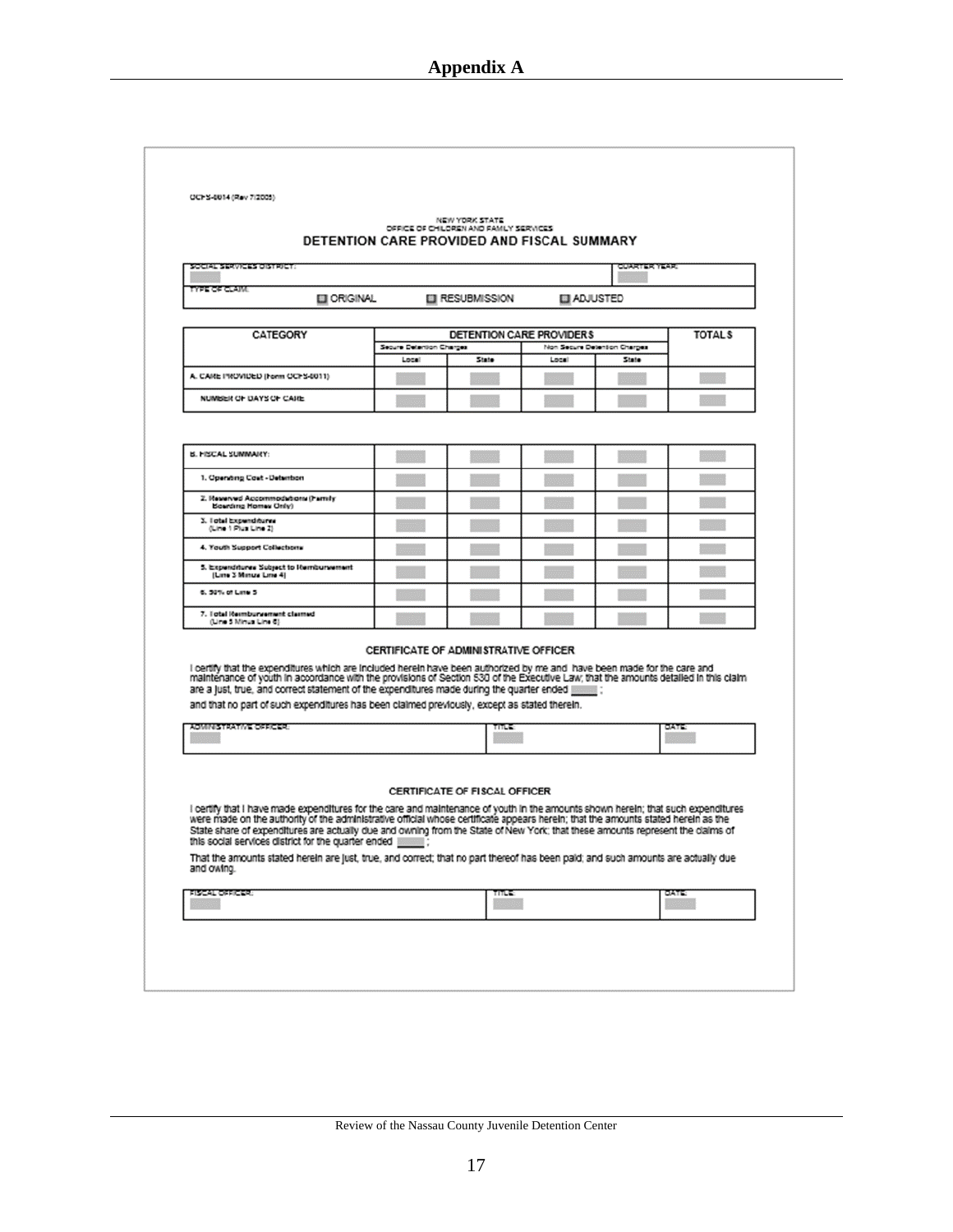#### **Documents Received From JDC at February 10, 2017 Audit Exit Conference**

| <b>Name of Document</b>                                                                  | <b>Description of Document</b>                                                                                        |
|------------------------------------------------------------------------------------------|-----------------------------------------------------------------------------------------------------------------------|
| 2013 DSS Secure Detention Quarterly Claims                                               | Names of Juveniles that were missclassified (as noted by Auditors) are verified by JDC,<br>highlighted and quantified |
| 2013 OCFS Roster                                                                         | Names of all Juveniles that were entered in JDAS (OCFS/State system)                                                  |
| 2013 Copy of Auditor Worksheet (previously<br>provided to JDC)                           | Worksheet is highlighted showing verification by JDC of all previously misclassified names                            |
| 2013 Schedule of Care days Claimed that were<br>Not in the JDC Roster but in OCFS Roster | Copy of Auditor worksheet previously provided to JDC showing JDC verification                                         |
| 2013 Schedule of Care days Claimed that were<br>Not in the OCFS Roster but in JDC Roster | Copy of Auditor worksheet previously provided to JDCshowing JDC verification                                          |
| 2014 DSS Secure Detention Quarterly Claims                                               | Names of Juveniles that were missclassified (as noted by Auditors) are verified by JDC,<br>highlighted and quantified |
| 2014 OCFS Roster                                                                         | Names of all Juveniles that were entered in JDAS (OCFS/State system)                                                  |
| 2014 JDC Roster                                                                          | Names of all Juveniles that were entered in JDAS (OCFS/State system)                                                  |
| LTI Employee SCR                                                                         | Staff Cleared by the NYS Registry for Child Abuse and Neglect                                                         |
| LTI Employee Certification                                                               | Proof of NYS Teaching Certification                                                                                   |
| LTI Educational Assessment and Service Plan                                              | Assessment Plans contain dates of Student Evaluation in accordance with state laws and<br>regulations                 |
| <b>LTI Monthly Performance Reports</b>                                                   | Number of Children Served, Assessed, Classroom sessions held, length of stay, etc.                                    |
|                                                                                          |                                                                                                                       |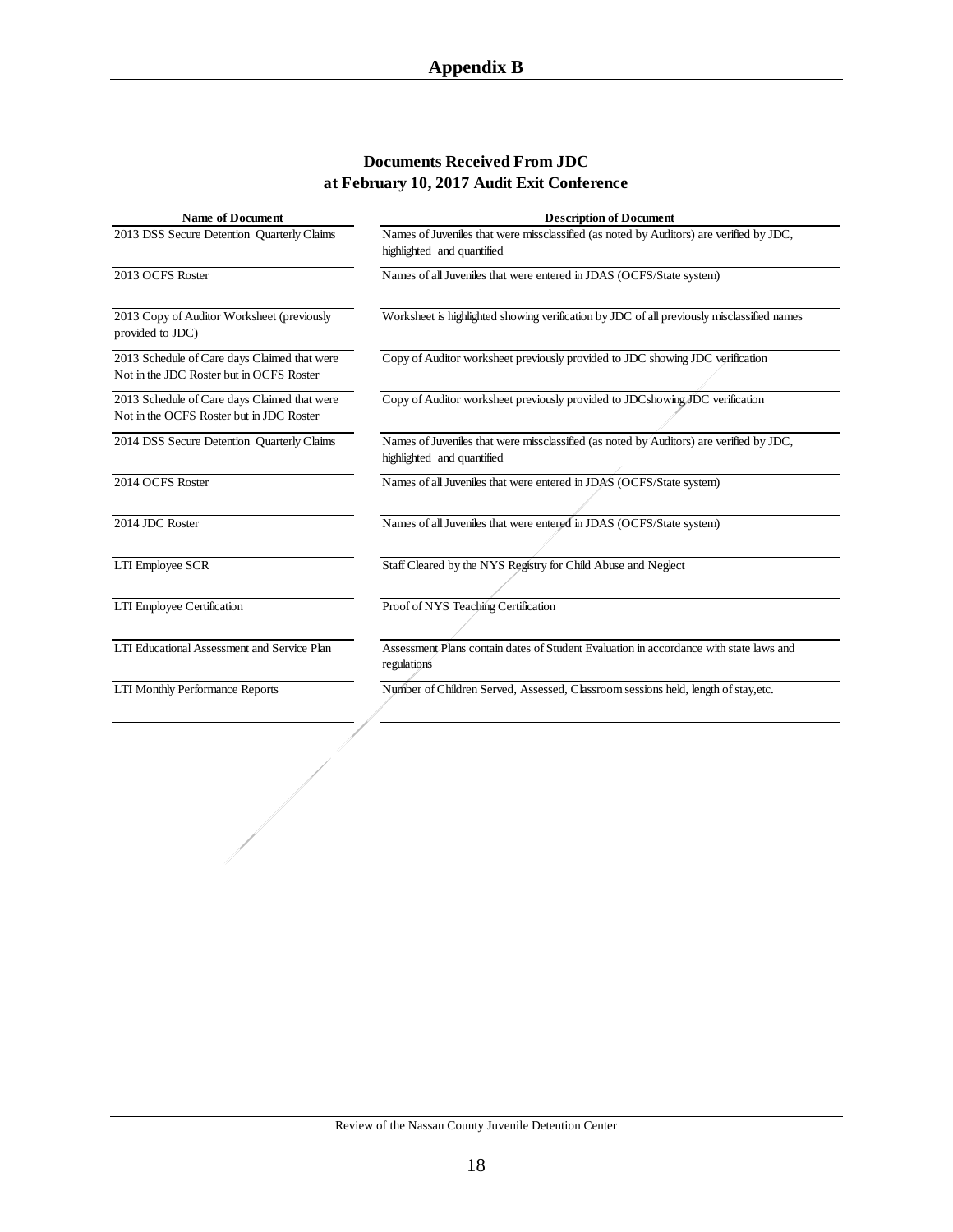**EDWARD MANGANO COUNTY EXECUTIVE** 



**JOHN PLACKIS ACTING PROBATION DIRECTOR** 

NASSAU COUNTY PROBATION DEPARTMENT 400 COUNTY SEAT DRIVE MINEOLA, NY 11501-4823 (516) 571-4676

March 08, 2017

Office of the County Comptroller Ms. JoAnn Greene, Director of Field Audit 240 Old Country Road Mineola, New York 1150I

### **Re: Review of the Nassau Countv Juvenile Detention Center**

Dear Ms. Greene:

We are in receipt of your letter dated March I, 20I7 with your findings relating to the above-referenced audit. As per your request, we would like to provide you with this formal response. The following are explanations and/or corrective measures we are taking in response to your report.

### **Department Response to Background**

On page 1 last paragraph, you are stating that the average yearly cost per child at the JDC is \$1,811 per day. It should be noted that this simple averaging could mislead the reader due to the fluctuations of in-county and out-of-county reimbursements for these categories.

### *Auditor's Follow-up:*

*Auditor's daily average cost is based on the JDC's Actual Allowable Cost to care for a child between 2012 and 2014. The actual cost per day is established by OCFS (based on the JDC's submitted costs) and is determined by dividing JDC's actual allowable cost incurred by the number of care days. In 2012, JDC's actual allowable cost per day (as reimbursed by OCFS) to care for a child was \$1,182, \$2,291 in 2013 and \$2,046 in 2014. The actual calculated cost per care day in 2012 was skewed, since the JDC did not include \$575,000 in Building Maintenance costs which the JDC subsequently added in 2013.*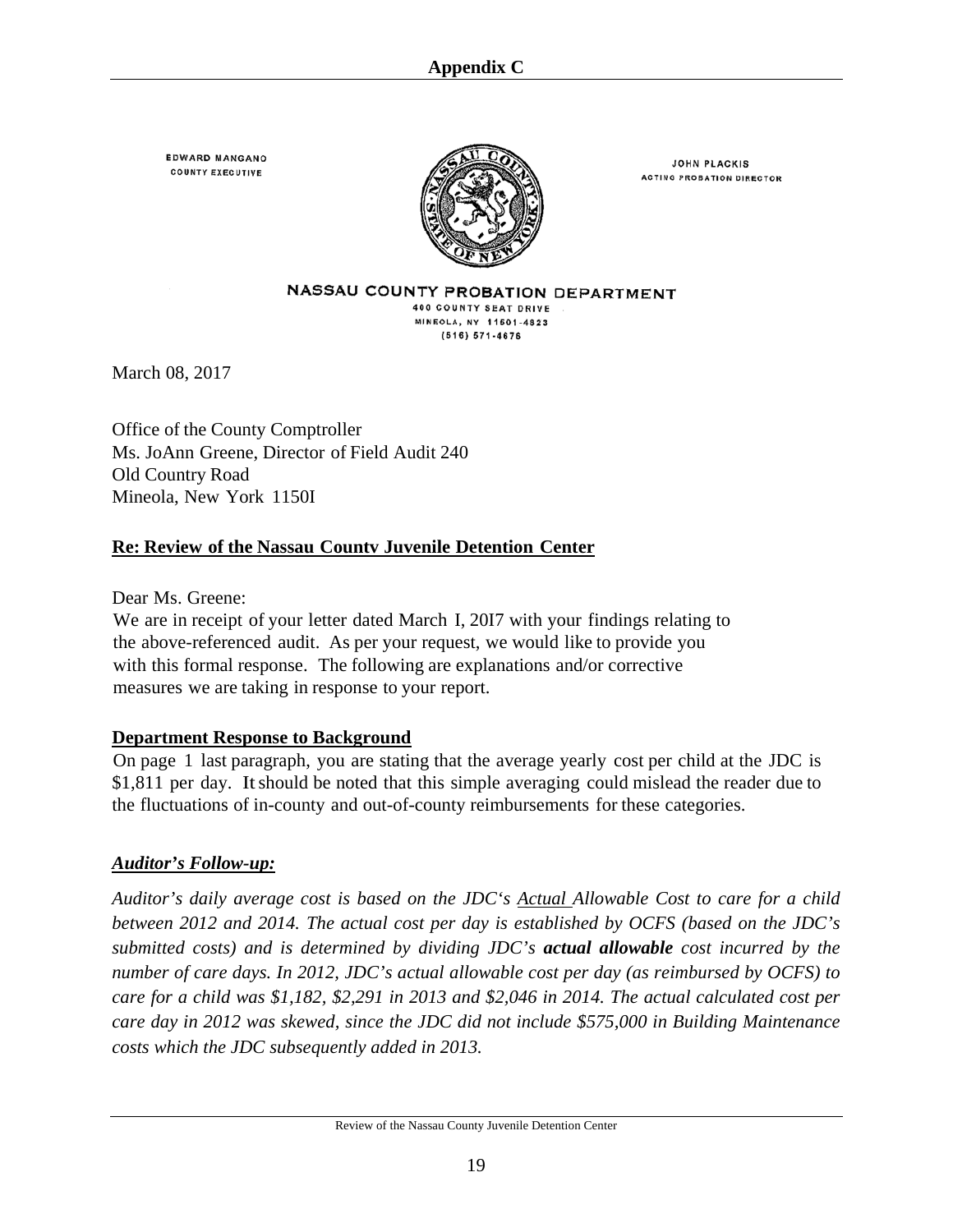#### **Appendix C**

### **Department Response to Chart Exhibit I**

Waiting for OCFS response with 20I4 reimbursement and 2013 decision on adjustment.

#### *Auditor's Follow up:*

*The Department is stating that if they are successful in their negotiations with NYS subsequent to our audit and receive additional reimbursement, the chart with the amount of loss will change.* 

### **Finding (1):**

#### **2014 Claim Errors Resulted in Possible \$700,423 Loss in State Reimbursements**

#### **Audit Recommendation(s):**

The Juvenile Detention Center should:

- a) correct the 616 Care Day misclassifications and amend all claims to reflect the additional State reimbursements of \$632,937;
- b) reconcile the 94 Care Days with OCFS Claims Roster and claim these days in the current year, if possible;
- c) correct processes that allowed misclassifications and reconciliation errors; and
- d) reconcile, on a quarterly basis, Care Days from JDC Roster to JDAS and finally to the Quarterly claims filed with the NYS Office of Children and Family Services in order to maximize reimbursement revenues

### **Department Response to Finding**

The department disagrees with your finding that states 616 cases were misclassified and that 94 days were never submitted for reimbursement by JDC. The auditors brought calculation errors to our attention and the department is negotiating with NYS for the adjustments. The JDC Asst. Director along with our JDAI Coordinator updated years 2013 and 2014 so that cases misclassified have now been fully corrected and reported in JDAS.

Itshould be noted the following two points have been overlooked and not discussed by the auditors:

- The JDC annual reimbursement statement sent by OCFS is subject to review and can be negotiated/adjusted by the state should there be additional information that will alter the calculation (*i.e.* care days)
- The auditors were incorrectly counting JDC care days as same day entrance/exit and they do not count in the calculation.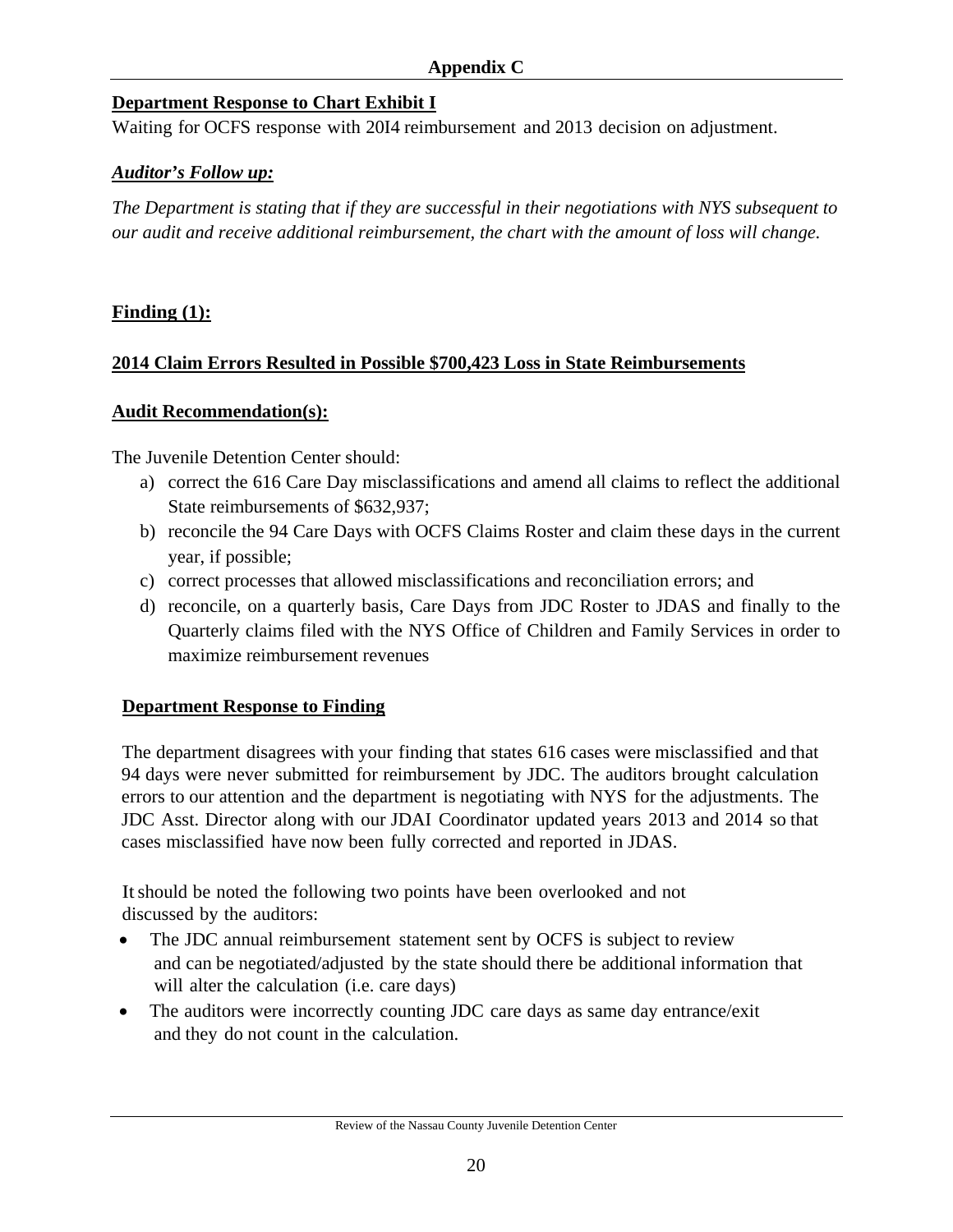# **On Page 6:**

Chart Exhibit II will change based on awaited/revised 2014 JDC Detention Reimbursement Reconciliation.

# *Auditor's Follow Up:*

*The Department is stating that if they are successful in their negotiations with NYS subsequent to our audit and receive additional reimbursement, the chart will change.* 

"The auditors also compared the JDC Roster to the JDAS Roster ..." Comparison of JDC roster vs. JDAS roster and differences. These items have already now been cleared and updated by the JDC.

### **On Page 7:**

Chart Exhibit III will change based on awaited/revised 2014 JDC Detention Reimbursement Reconciliation.

### *Auditor's Follow Up:*

*The Department is stating that if they are successful in their negotiations with NYS subsequent to our audit and receive additional reimbursement, the chart with the amount of loss will change.* 

### **Department Response to Recommendations:**

The department agrees with the recommendation and has implemented the auditor's corrective actions. In addition, management has already taken action by removing staff that were inefficient.

# *Auditor's Follow-up:*

*We stand by our findings. The auditors did not include in their calculation care days that showed same day entrance and exit of juveniles. The worksheets provided to the JDC explicitly showed that same day entrance/exit days were excluded from our care day calculations.* 

*We concur with the Department's actions to implement all of the recommendations including correcting all 616 JDAS care day misclassifications, reconciling the 94 Care Days with OCFS Claims Roster and refiling and/or submitting the appropriate claims. We reiterate the importance of correcting the processes that allowed these errors; and performing the necessary reconciliations on a quarterly basis.*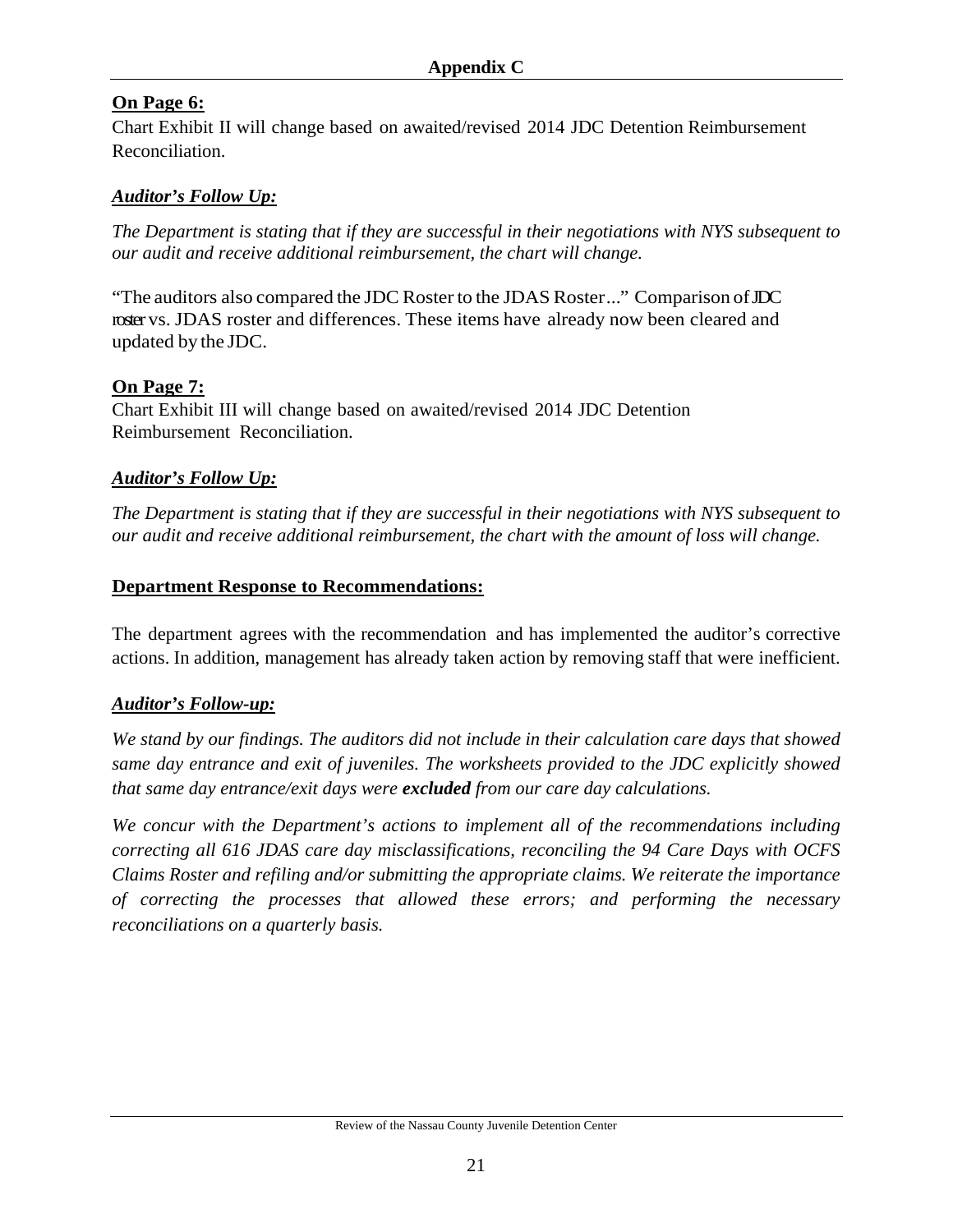# **Finding (2):**

# **(2) Claim Errors Resulted in \$574,843 Lost in 2013 State Reimbursements**

# **Audit Recommendations(s):**

The Juvenile Detention Center should:

- a) review the accuracy of the 145 Care Days and submit a claim for days not previously claimed;
- b) reconcile on a quarterly basis, Care Days from Admissions Worksheet to JDAS so that the Quarterly claims Roster (filed with the NYS Office of Children and Family Services) are accurate thus maximizing reimbursement revenues; and
- c) contact OCFS to inquire if misclassified days could be re-entered in the upcoming Claims Roster.

# **Department Response to Finding:**

The Department has worked with Office of Children and Family Services (OCFS) on correcting year 2013, which will result in a change of out-of-county care days. We are awaiting their response for an additional reimbursement.

Chart Exhibits IV/V will change as a result of corrected JDAS reporting records.

# *Auditor's Follow Up:*

*The Department is stating that if they are successful in their negotiations with NYS subsequent to our audit and receive additional reimbursement, the chart with the amount of loss or unbilled care days will change.* 

# **Department Response to Recommendations**:

- (a) The department has already corrected this in JDAS.
- (b)This corrective action has been implemented at the JDC with the JDAI Coordinator responsible for inputting the care days into JDAS and rechecking on a monthly basis.
- (c)This corrective action has been completed and any misclassified days have been corrected in JDAS.

Please note that the department is operating with a reduced staff but still delivering the required services mandated by law.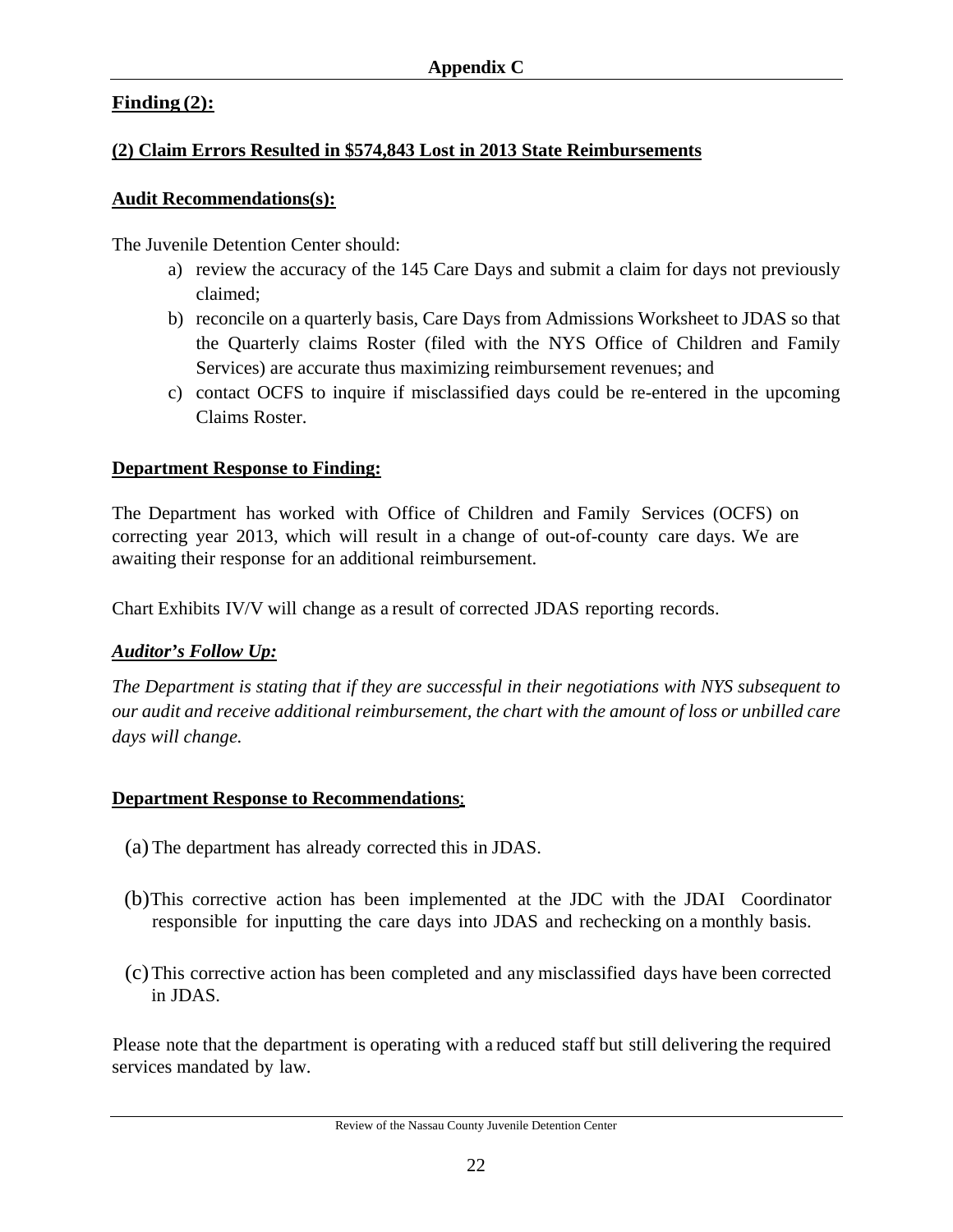#### **Appendix C**

Furthermore, we reject the methodology utilized by the auditors to determine the "care days" billing compilation. The auditors increased the incorrect number of care days that JDC staff found yet they failed to deduct or acknowledge the care days that were billed correctly.

Lastly, we want to point out that our JDC Director was injured mid-audit which created a gap in audit testing and possibly distorting of the facts.

### *Auditor's Follow-up:*

*We stand by our findings. It should be noted that of the 2,381 care days the JDC billed in 2013, 392 (16 percent) were misclassified and an additional 145 days were not billed at all. Similarly, in the 2014 claim year, 616 care days representing 27 percent of the 2,269 billed days were misclassified. We acknowledge that the JDC did bill most of the care days accurately; however, error rates of 16 and 27 percent are substantial.* 

*We concur with the corrective actions taken to correct the 392 misclassified care days and the 145 care days that were not previously claimed in JDAS, and that OCFS has been contacted about additional reimbursements. We also concur with the corrective action to reconcile care days on a quarterly basis to ensure the accuracy of the Quarterly Claims Roster.* 

### **Finding (3):**

# **JDC Educational Services Staff Were Not Adequately Monitored for NYS Certification, and, Child Abuse Clearances**

### **Audit Recommendation(s):**

The Probation Department should:

- a) ensure that all staff are NYS certified teachers;
- b) ensure that all staff have been cleared by the NYS Registry for Child Abuse and Neglect before they are allowed to work at the JDC; and
- c) review (at least on a sample basis) backup documentation to ensure compliance with the agreement and state regulation.

# **Department Response to Finding:**

On pages 9-10, the finding states that the JDC is under the control of the NYS Education Department, its laws and regulations. This is incorrect as the JDC is under the jurisdiction of the NYS Office of Children and Family Services (NYS OCFS) and is not governed by the NYS Education Department.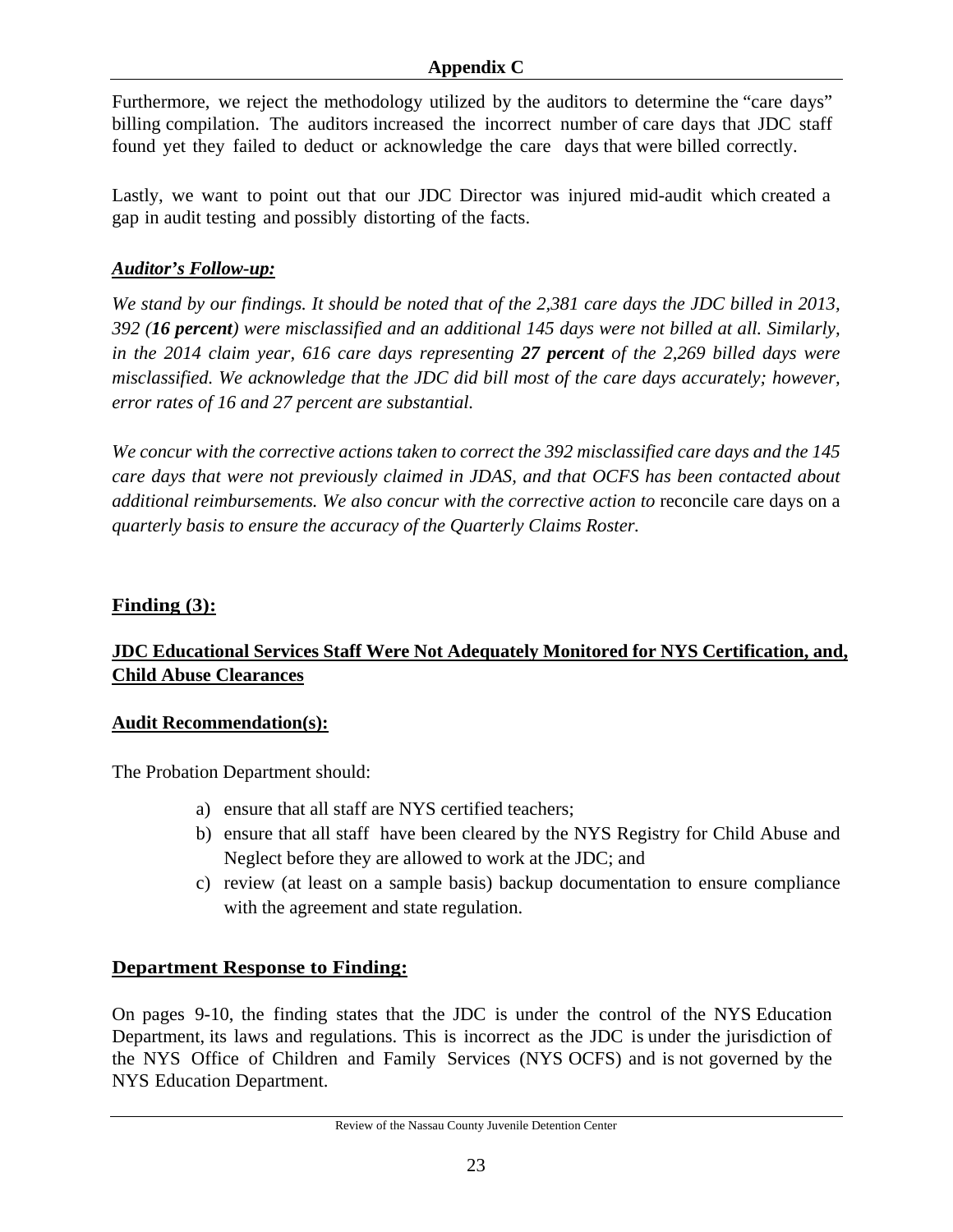#### **Appendix C**

The department disagrees with your finding that there were violations of the Leadership Training Institute (LTI) contract with regard to screening and background clearance from the New York State Central Register of Child Abuse and Maltreatment (SCR). There was proper Certification and Child Abuse Screening performed and documentation is available at the JDC.

The seven LTI staff referenced by the auditors in the educational program "are eligible" to be certified. JDC is supervised by OCFS and they have accepted existing documentation of teacher eligibility. JDC receives this state oversight and is in full compliance with the state. Full documentation is available at the JDC. It should also be noted that your selection for testing was outside of the audit scope period of 2012- 2014 as you selected a period from December, 2013- May, 2015.

We also partially disagree with your finding concerning " three other of the seven employees were screened after commencing employment, one at least a year later."

This is incorrect as the employee you are referring to has been continuously employed at JDC (as an LTI employee) for 30 years. LTI does not have the paperwork going back several decades to the start of employment but this employee was certified at the time employment commenced.

#### **Department Response to Recommendations:**

The department is confident it has demonstrated compliance with state regulations regarding background checks and certifications for educational staff.

### *Auditor's Follow-up:*

### *We stand by our findings and recommendations.*

*The audit report does not state that the JDC is under the control of, or governed by, the NYS Education Department. Rather, it refers to Section 3 (b) of the Contract between the County and the Leadership Training Institute which states that "The contractor agrees that the staff designated and furnished in the operation of its educational program at the Center shall meet and possess all staffing requirements and certifications as defined by New York State statutes and regulations, including New York State Education Law and regulations, and all regulations of OCFS, including, but not limited to, Juvenile Detention Facility Regulations. The Contractor shall provide the Department with a copy of required certificates (e.g., Teacher's New York State teaching certificate) upon execution of this Agreement as well as a resume and/or any certification or license for each staff member. Contractor's staff shall have the following additional qualifications:* 

*(i) Services shall be provided by experienced and committed teachers qualified by, or eligible for certification by, NYS Education Department, as prescribed by 8 NYCRR Part 80.32."* 

*With respect to Child Abuse Screening, we stand by our finding that three of the seven employees in our sample were not screened before commencing employment as required by Section 3 (b) (ii)*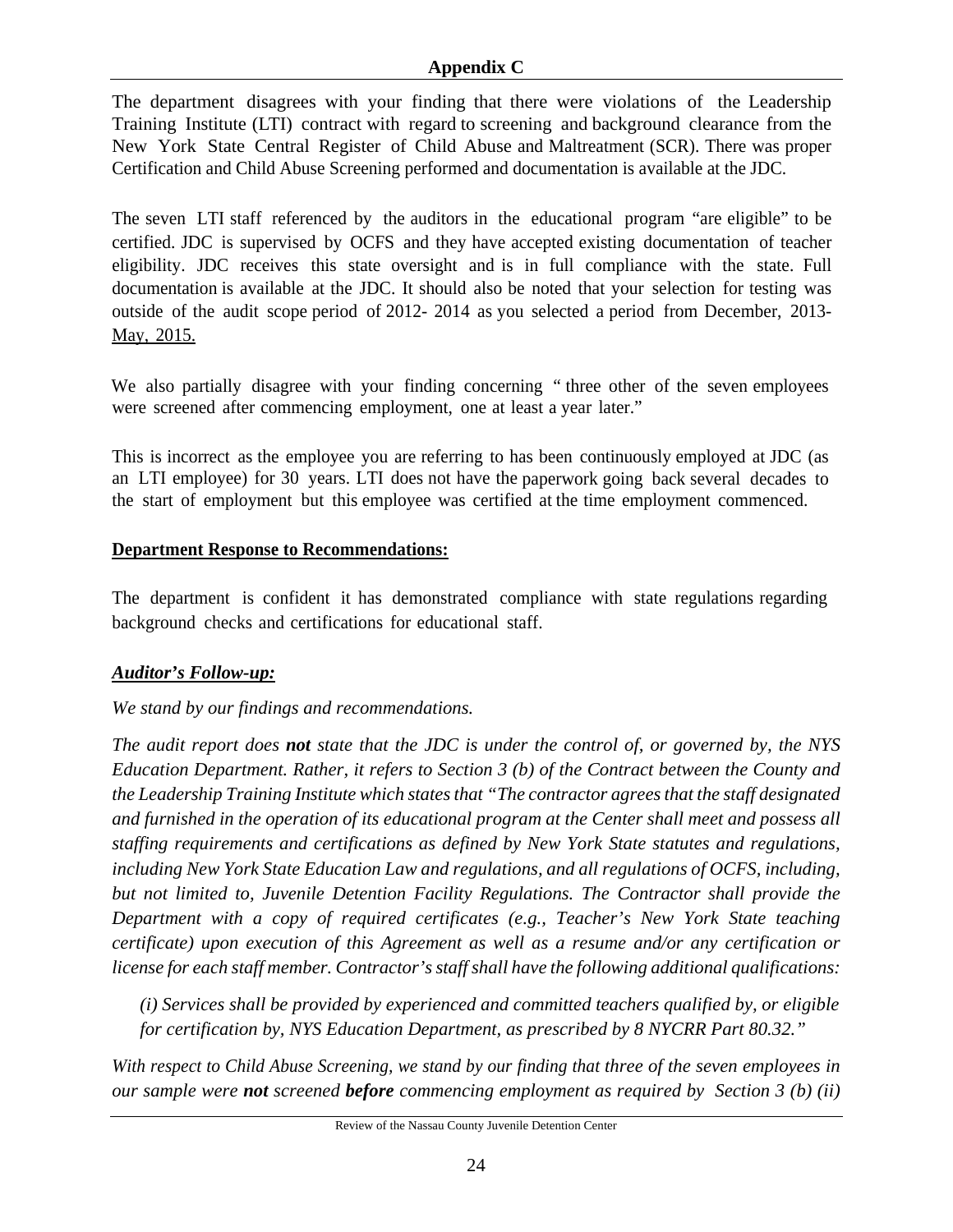*(iii) of the County contract with LTI, "…New York State Central Register of Child Abuse and Maltreatment clearances shall be obtained prior to any employee commencing employment at the Center….The Contractor shall screen all its employees having direct contact with Students through the New York State Sex Offender Registry…"* 

*The additional documentation provided at the Audit Exit Conference on February 10, 2017 showed that the educational coordinator was screened on January 27, 2017, after our audit inquiry*.

*Furthermore, the Department's claim that the audit sample was selected from a period outside of the audit scope is inaccurate since the Engagement Letter sent to the Probation Department explicitly stated that "The period under review will be 2012 to the present."* 

*We stand by our conclusion that the Department did not demonstrate compliance with state regulations regarding background checks and certifications for educational staff. We reiterate the importance of implementing the recommendations in order to ensure full compliance with Section 3 (b) i and ii of the contract.* 

# **Finding (4):**

# **JDC Educational Contractor Assessments Were Not in Compliance with Contract Terms**

# **Audit Recommendation(s):**

The Probation Department should enforce the terms of the contract by requiring LTI to:

- a) evaluate Student Educational Needs within 72 hours of referral or first day of school;
- b) interface with the student's school district within 72 hours;
- c) establish an educational plan within 10 days of referral or first day of school; and
- d) provide progress reports every thirty days.

# **Department Response to Finding:**

We reject the finding that the Educational Assessment Plans were not properly completed and that the educational vendor did not follow the Student Educational Assessment standard. The following four items listed as part of the standard have all been met:

• "Conduct an evaluation of the student's educational needs within 72 hours ..." Youth attend school the day they are admitted and that is not negotiated. LTI does perform this and it should be noted that weekends do not count when applying the 72-hour period.

"Interface with the Student's school district within 72 hours..."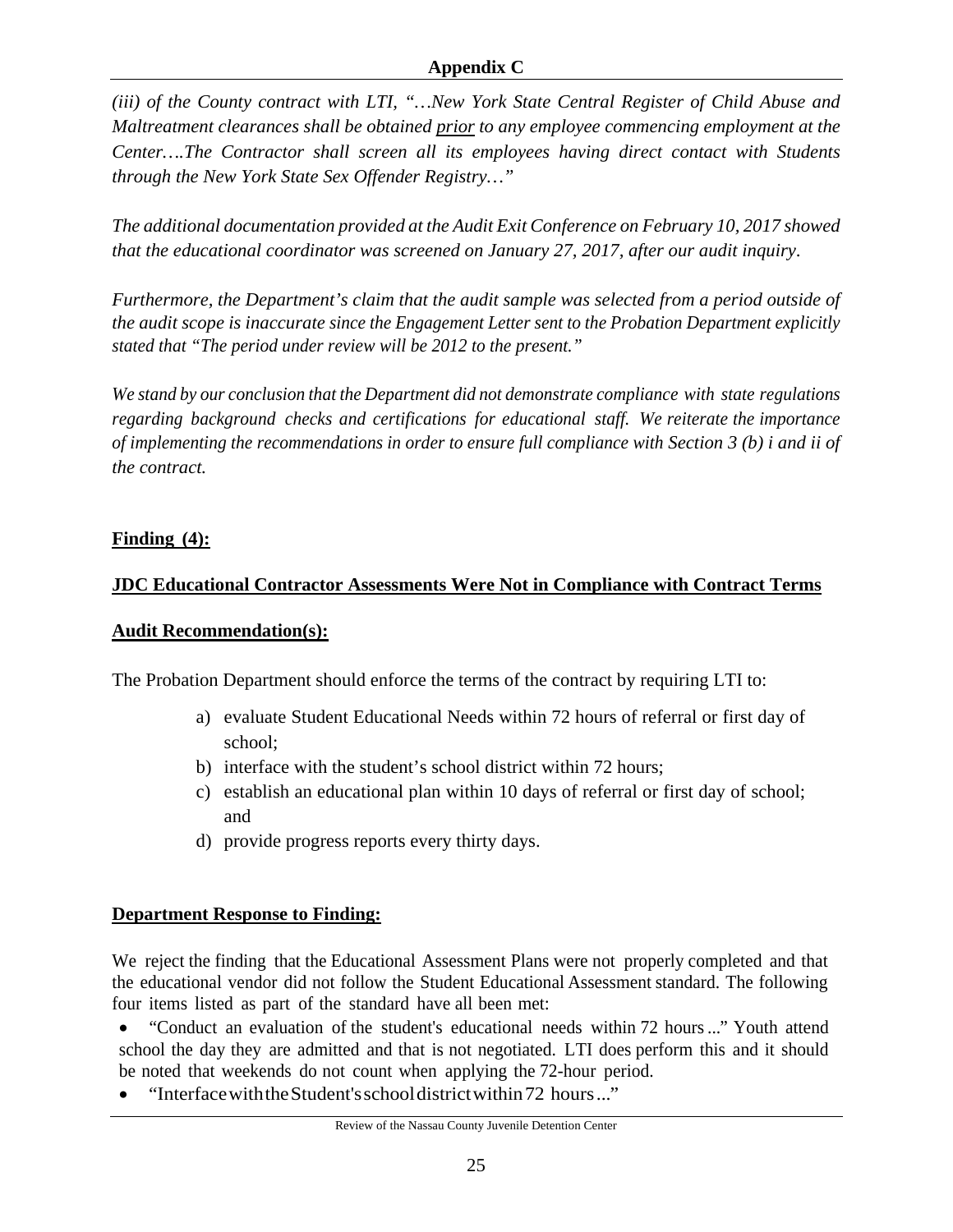LTI makes every attempt to contact the Student's school district in a timely manner. It should be noted that in 2016 LTI before the audit, developed a new form that makes the information clearer and more complete.

• "Establish and educational plan within ten (10) school days ..."

All Students have had an educational plan established in a timely period based on their date of admission, except one student who was there for only three (3) days, which is too short a time period.

 "Provide progress reports and education plan updates every thirty (30) days." Reporting and educational plans have all been properly prepared for each Student.

# Department's Response to Each Audit Point:

"We selected for review sample of 15 educational assessment plans ..."

- "two out of 15 were still not provided" It is very possible that it may have been not long enough period of time to perform assessments.
- "Three were completed after the 10 days of referral ..." This is not accurate as all were completed other than one in process with the school district.

 "In two instances, the Assessment date for two students noted in the assessment plan record ..."- JDC was still following-up with the student's school district which can take time - We agree that there was one (1) error where the termination date was incorrectly entered. LTI doesn't simply terminate the youth upon release from the JDC. LTI continues to follow up to assure that that the released youth gets the credit for their time here. Residents have taken regents at JDC and regents were taken at NCCF because LTI followed up after release. They must not be penalized for that discrepancy.

 "Of the 13 Assessment Plans initially reviewed, seven did not have dates ..."- 5 were in total compliance - 12 of the 13 were seen within the time frame based on admission date vs. Assessment Date. It must be noted that educational services are provided for all JDC students and that there was no violation of rule or law.

 "We were not provided with additional documentation to corroborate the dates that were later added to the assessment plans". All plans were completed within the required timeframe of admission. In 2016 LTI developed a new form that will include key dates for tracking students' activities during their stay at the JDC and aftercare follow up.

 $\bullet$ 

# **Department Response to Recommendations:**

The department is confident in its efforts to enforce the terms of the contract with LTI.

LTI does currently perform the recommendations that are listed for this finding and we would like to add the following:

- LTI does "interface with student's school district within 72 hours ..."
- LTI makes all attempts to perform this, however, there continues to be a need to followup with school districts and that can take time to receive a response.
- Lastly, LTI does "provide progress reports every 30 days"- Auditors can visit the JDC to review all reports prepared and sent by LTI.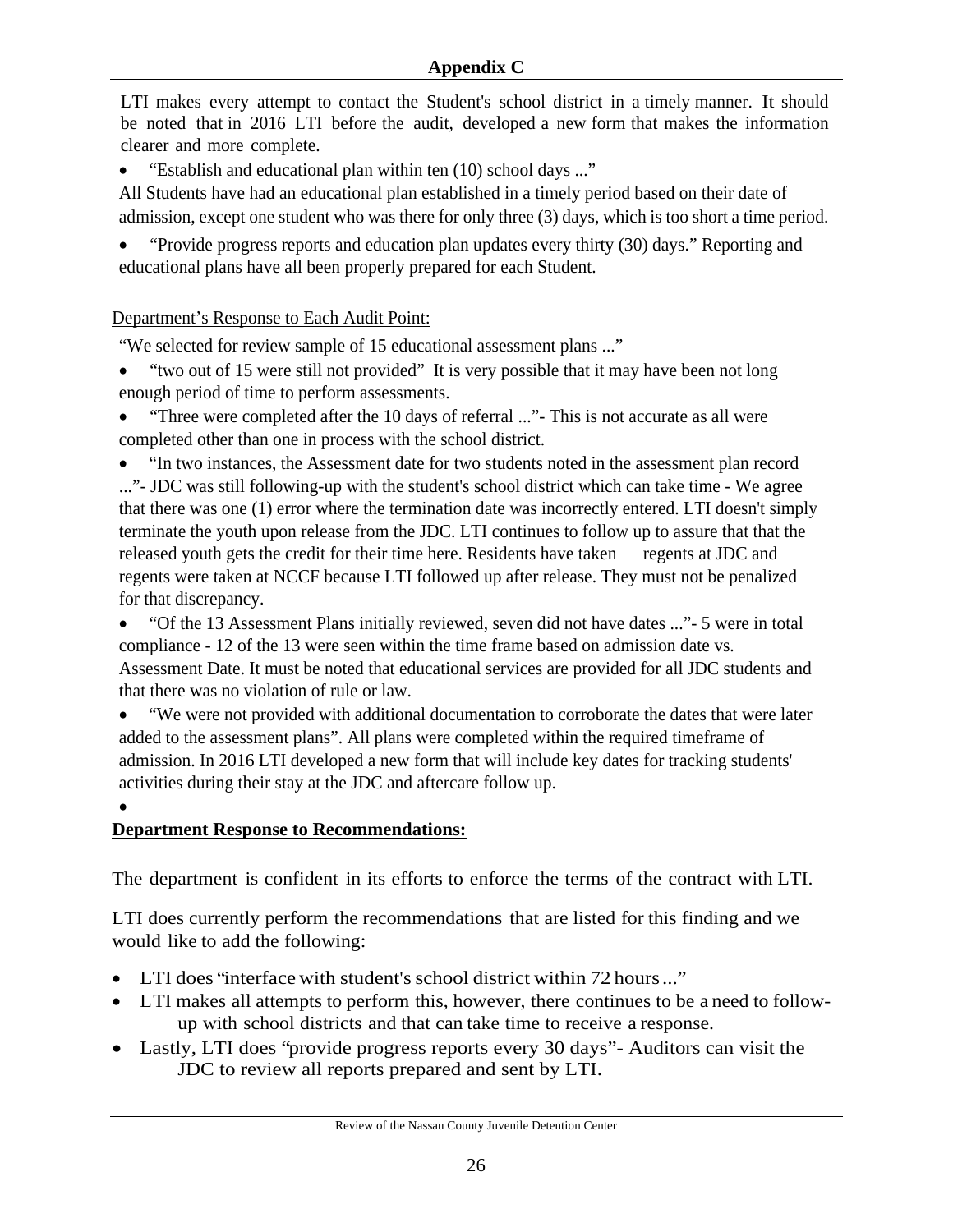# *Auditor's Follow-up:*

*The auditors provided documentation to the Department to support the findings and audit conclusions. Furthermore, we do not concur with the Department's conclusions because documentation was not provided to support them.* 

*We reiterate the recommendations. The Department should enforce the terms of the contract by requiring LTI to evaluate student educational needs in the prescribed 72 hour timeframe, establish an educational plan within 10 days of referral or first day of school, and provide progress reports every thirty days* 

### **Finding (5):**

# **Reports Provided by JDC's Educational Contractor Did Not Include All Required Data Needed for Effective Oversight by JDC**

#### **Audit Recommendation(s):**

The Probation Department should:

- a) enforce the terms of the contract by requiring LTI to submit monthly detailed performance reports;
- b) designate personnel to review such reports to ensure that all services are provided in accordance with the agreement; and
- c) investigate with the County Attorney's Office adding financial penalty terms (performance metrics) to enforce the terms of the contract, so if contractor fails to cure contract violations within a specified period of time, there are financial repercussions.

#### **Department Response to Finding:**

The department disagrees with the finding that the educational contractor LTI did not submit required monthly performance reports to the JDC.

- The JDC Director has received continuous monthly performance reports per the requirement in the contract. It also should be noted that your selection for testing was outside of the audit scope period of 2012- 2014 (stated on page 2) as you selected the "four-year period from 2012 through 2015."
- "The auditors learned that the Department was not aware that LTI is required to submit monthly detailed reports with dates of admissions, total number of classroom sessions held or total number of hours worked on each case for the month." This statement is inaccurate as the JDC is aware of monthly reporting requirements by LTI and has available all reports for inspection by the auditors.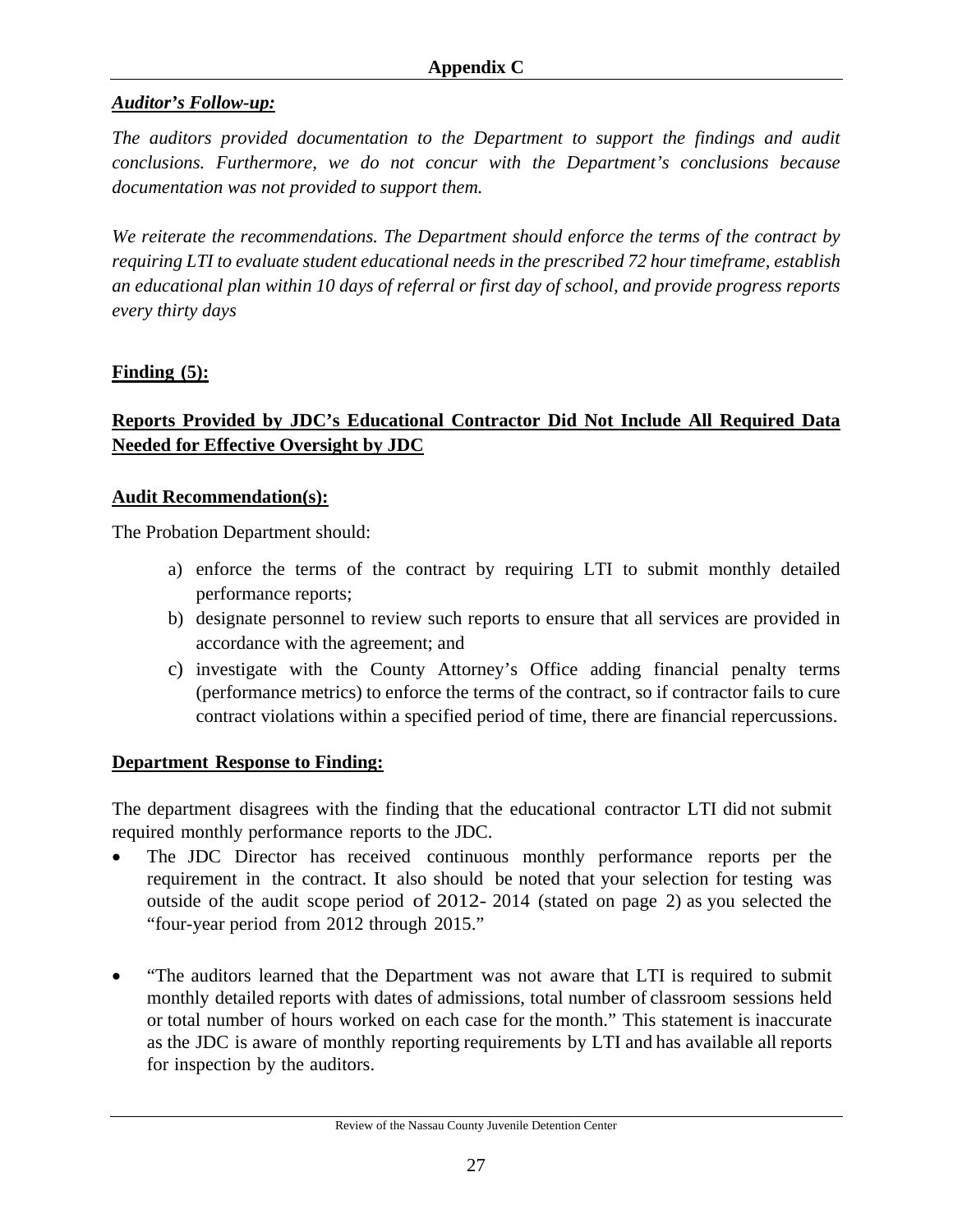### **Appendix C**

- "We reviewed the monthly reports and found that the reports do not identify the youths that were assessed in the service period ...". Monthly reporting is complete, all youth are identified and all required information needed to satisfy our contract has been submitted. Due to the confidential nature of these juvenile documents the auditors can come to the JDC at any time to review these reports.
- The finding refers to NYS Education Department regulations and annual reporting. This is incorrect as the JDC is under the control of the NYS Office of Children and Family Services (NYS OCFS) and is not governed by the NYS Education Department.

### **Department Response to Recommendations**:

The auditor's recommendation to work with the County attorney's office to investigate adding financial penalties for non-compliance of terms of the contract with LTI is under evaluation with department counsel.

# *Auditor's Follow-up:*

*We stand by our findings. We reviewed the monthly reports currently being provided by LTI and found that the reports do not identify the youths that were assessed in the service period nor the number of hours worked on each case for the month. We concluded that the monthly reports do not contain sufficient information to enable the Department to adequately oversee the performance of the contractor.* 

*Furthermore, the Department's claim that the audit sample was selected from a period outside of the audit scope is inaccurate since the Engagement Letter sent to the Probation Department explicitly stated that "The period under review will be 2012 to the present."* 

*We reiterate our recommendation that the Department enforce the terms of the contract by requiring LTI to submit monthly detailed performance reports and designate personnel to review such reports to ensure that all services are provided in accordance with the agreement. We concur with the action being taken by Department counsel to investigate adding financial penalties for non-compliance with the terms of the contract.* 

# **Finding (6):**

# **JDC Has Not Issued a Request for Proposals for Educational Services Since 2009**

### **Audit Recommendation(s):**

County officials should comply with the County's procurement policy and use a competitive process, such as an RFP process, when procuring professional services.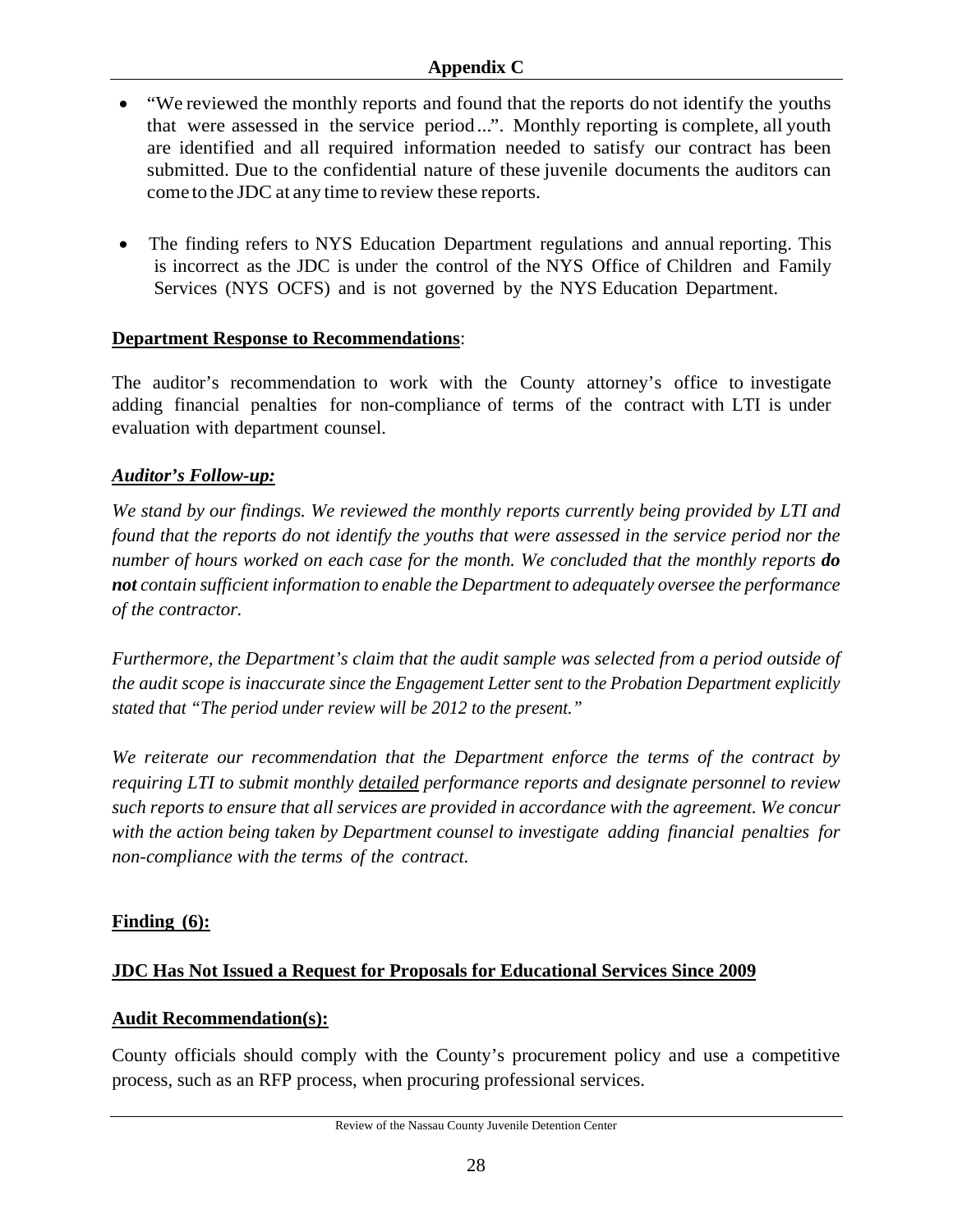### **Department Response to Recommendation**:

The department is in the process of preparing an RFP in 2017 that would take effect beginning in year 2018.

### *Auditor's Follow-up:*

*We concur with the corrective being taken by the Department to prepare an RFP for Educational Services.* 

### **Finding (7):**

# **Thirteen of Nineteen Equipment Items Tested in a Physical Inventory Count Could Not Be Located**

#### **Audit Recommendations:**

The Probation Department should:

- a) conduct a physical count of all the equipment at the JDC;
- b) reconcile count with the County's Fixed Asset Accounting System; and
- c) comply with the annual equipment inventory requirement as prescribed by the Fixed Asset Accounting System Manual by removing items that have been disposed or cannot be located.

### **Department Response to Finding**

The department rejects the finding that 13 out of 19 Fixed Asset items were unaccounted for as these assets were transferred and under DSS control. It should also be noted that the dollar amount in the finding lists **historical costs** of \$42,637, most of which date back a minimum of 5 to 15 years resulting in a minimal dollar accounting book value. Itshould be noted that all of the following Fixed Asset items were purchased under DSS control prior to 2012 except for two items.

- (1) Power Washer purchased in 2001 for \$3,299 was purchased under DSS but is in our inventory. The asset is located at the JDC and in non-working condition. Itwill be removed from inventory.
- (3) 2009 Desktop computers purchased for \$1,617 -These legacy computers are under DSS inventory and have been removed from service.
- (2) Floor scrubbers in 2006/07 \$8,363 -Purchased under DSS is located at the JDC.